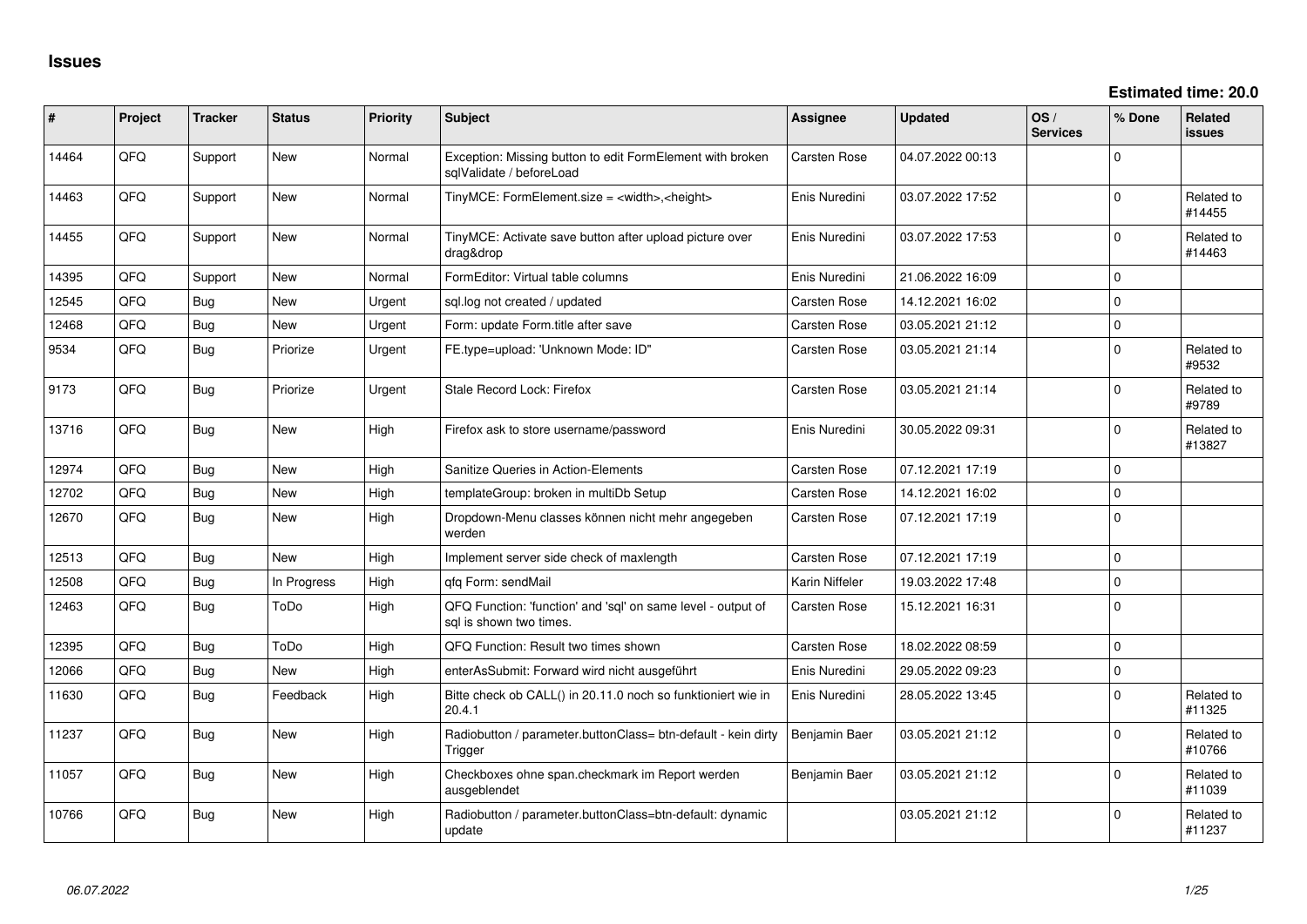| $\sharp$ | Project | <b>Tracker</b> | <b>Status</b>     | <b>Priority</b> | <b>Subject</b>                                                                                         | <b>Assignee</b>     | <b>Updated</b>   | OS/<br><b>Services</b> | % Done      | Related<br><b>issues</b>                     |
|----------|---------|----------------|-------------------|-----------------|--------------------------------------------------------------------------------------------------------|---------------------|------------------|------------------------|-------------|----------------------------------------------|
| 10640    | QFQ     | Bug            | New               | High            | TypeAhead Tag: FE editierbar trotz readOnly                                                            | Carsten Rose        | 03.05.2021 21:12 |                        | $\Omega$    | Related to<br>#7795                          |
| 10508    | QFQ     | <b>Bug</b>     | New               | High            | Multi Form broken on Multi DB Instance                                                                 | Carsten Rose        | 03.05.2021 21:12 |                        | 0           |                                              |
| 10506    | QFQ     | Bug            | New               | High            | Template Group broken on MultiDB instance                                                              | Carsten Rose        | 03.05.2021 21:12 |                        | $\mathbf 0$ | Related to<br>#10505                         |
| 10081    | QFQ     | Bug            | New               | High            | Stale record lock after 'forbidden' character                                                          | Carsten Rose        | 03.05.2021 21:12 |                        | l 0         | Related to<br>#10082,<br>Related to<br>#9789 |
| 9531     | QFQ     | <b>Bug</b>     | New               | High            | FE File: Dynamic Update / modeSql / required detected even<br>it not set                               | <b>Carsten Rose</b> | 11.06.2021 20:32 |                        | 0           | Related to<br>#12398                         |
| 9347     | QFQ     | <b>Bug</b>     | <b>New</b>        | High            | FE.type=upload with dynamic show/hidden: required not<br>detected                                      | Carsten Rose        | 12.06.2021 10:40 |                        | $\mathbf 0$ | Related to<br>#5305,<br>Related to<br>#12398 |
| 9121     | QFQ     | Bug            | Priorize          | High            | sip links have r and dblndexData set                                                                   | Carsten Rose        | 12.06.2021 10:41 |                        | 0           |                                              |
| 8891     | QFQ     | <b>Bug</b>     | New               | High            | formSubmitLog: do not log passwords                                                                    | Enis Nuredini       | 25.03.2022 09:06 |                        | $\mathbf 0$ |                                              |
| 8668     | QFQ     | Bug            | New               | High            | Pill disabled: dyamic mode 'hidden' not respected - FE is still<br>required                            | Carsten Rose        | 03.05.2021 21:14 |                        | l 0         |                                              |
| 8431     | QFQ     | Bug            | <b>New</b>        | High            | autocron.php with wrong path                                                                           | Carsten Rose        | 03.05.2021 21:14 |                        | 0           |                                              |
| 8083     | QFQ     | Bug            | New               | High            | FormEditor: primary table list does not respect<br>'indexDb={{indexData:Y}}'                           | Carsten Rose        | 03.05.2021 21:14 |                        | $\mathbf 0$ | Has<br>duplicate<br>#6678                    |
| 7899     | QFQ     | Bug            | New               | High            | Fe.type=password / retype / required: always complain about<br>missing value                           | Carsten Rose        | 03.05.2021 21:14 |                        | 0           |                                              |
| 7650     | QFQ     | Bug            | New               | High            | Optional do not show 'required' sign on FormElement                                                    | Carsten Rose        | 03.05.2021 21:14 |                        | 0           |                                              |
| 6116     | QFQ     | Bug            | Priorize          | High            | value of checkbox not saved                                                                            | Carsten Rose        | 07.12.2021 17:19 |                        | 0           |                                              |
| 5459     | QFQ     | <b>Bug</b>     | New               | High            | Multi DB: spread system tables between 'QFQ' and 'Data'-DB                                             | Carsten Rose        | 03.05.2021 21:14 |                        | $\mathbf 0$ | Related to<br>#4720                          |
| 5221     | QFQ     | Bug            | New               | High            | Download Dialog: Bleibt stehen in FF wenn Datei<br>automatisch gespeichert wird.                       | Carsten Rose        | 03.05.2021 21:14 |                        | $\mathbf 0$ |                                              |
| 4279     | QFQ     | Bug            | Some day<br>maybe | High            | config.linkVars lost                                                                                   | Carsten Rose        | 03.05.2021 21:14 |                        | 0           |                                              |
| 3570     | QFQ     | Bug            | Some day<br>maybe | High            | Formular mit prmitnew permitEdit=Always wird nicht<br>aufgerufen (ist leer)                            | Carsten Rose        | 03.05.2021 21:14 |                        | 0           |                                              |
| 3109     | QFQ     | <b>Bug</b>     | Some day<br>maybe | High            | RealUrl: Links werden nicht korrekt gerendert                                                          | Carsten Rose        | 03.05.2021 21:14 |                        | 0           |                                              |
| 3061     | QFQ     | Bug            | Some day<br>maybe | High            | winstitute: mysql connection durcheinander - nmhp17<br>(ag7)/QFQ arbeitet mit DB/Tabellen von biostat. | Carsten Rose        | 03.05.2021 21:14 |                        | 0           |                                              |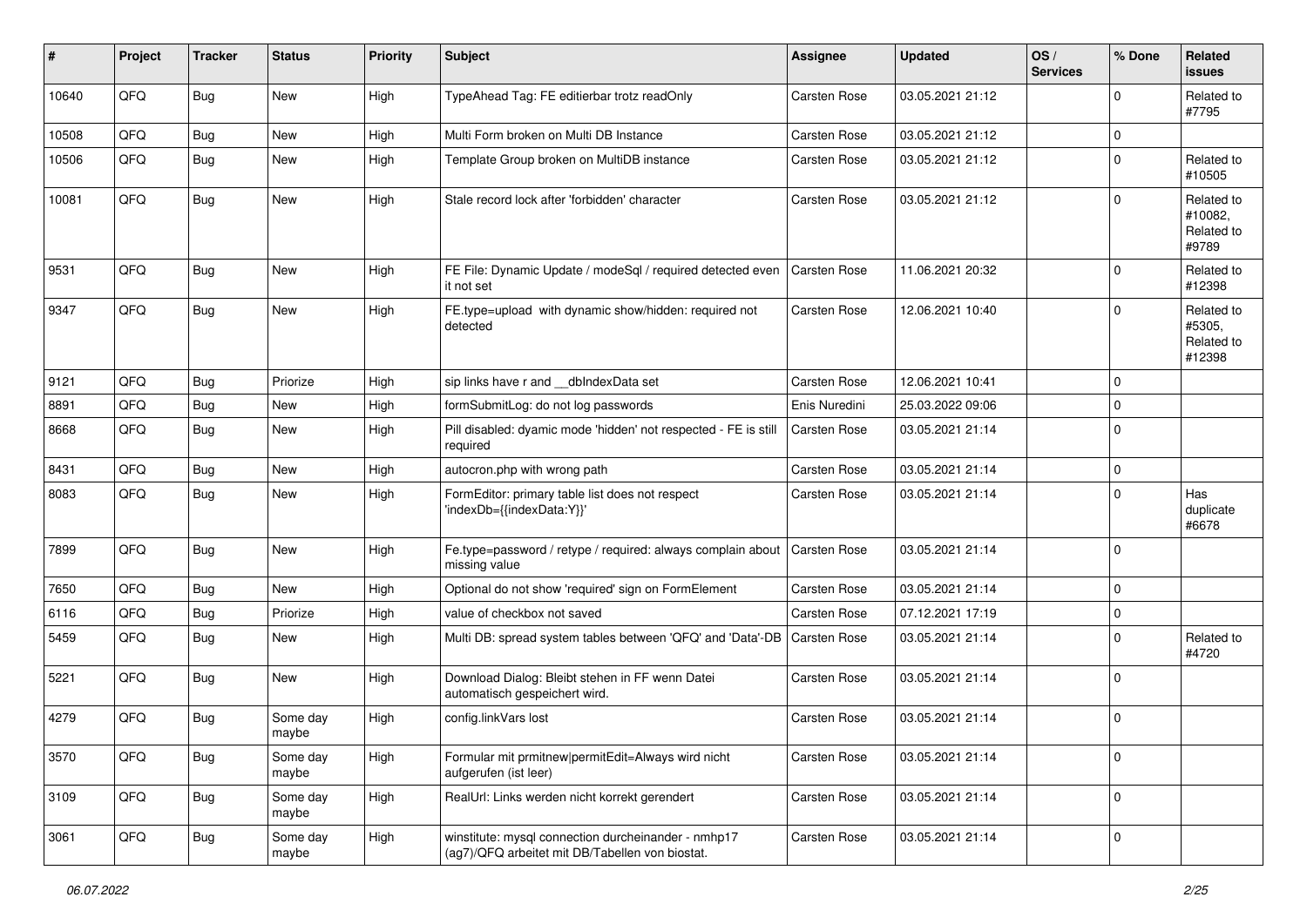| #     | Project | <b>Tracker</b> | <b>Status</b> | <b>Priority</b> | <b>Subject</b>                                                                                                                                      | Assignee            | <b>Updated</b>   | OS/<br><b>Services</b> | % Done         | Related<br>issues                            |
|-------|---------|----------------|---------------|-----------------|-----------------------------------------------------------------------------------------------------------------------------------------------------|---------------------|------------------|------------------------|----------------|----------------------------------------------|
| 14377 | QFQ     | Bug            | New           | Normal          | Documentation > General Tips: white page after migration                                                                                            | Enis Nuredini       | 19.06.2022 16:37 |                        | $\Omega$       |                                              |
| 14323 | QFQ     | Bug            | In Progress   | Normal          | Report: render=both single - no impact                                                                                                              | Carsten Rose        | 19.06.2022 18:31 |                        | $\mathbf 0$    |                                              |
| 14322 | QFQ     | <b>Bug</b>     | <b>New</b>    | Normal          | Form Load: by default no scroll (save & close should be<br>visible)                                                                                 | Enis Nuredini       | 15.06.2022 14:12 |                        | 0              | Related to<br>#14321,<br>Related to<br>#6232 |
| 14305 | QFQ     | <b>Bug</b>     | <b>New</b>    | Normal          | Inline Report editing does not create history entries                                                                                               | Carsten Rose        | 10.06.2022 11:55 |                        | $\mathbf 0$    |                                              |
| 14304 | QFQ     | Bug            | New           | Normal          | table sorter view safer does not work                                                                                                               | <b>Carsten Rose</b> | 10.06.2022 11:49 |                        | $\Omega$       |                                              |
| 14283 | QFQ     | <b>Bug</b>     | Priorize      | Normal          | HEIC / HEIF convert doesn't trigger                                                                                                                 | Carsten Rose        | 19.06.2022 16:37 |                        | $\mathbf 0$    |                                              |
| 14233 | QFQ     | Bug            | New           | Normal          | AS _link: question - HTML is not rendered                                                                                                           | Carsten Rose        | 28.05.2022 11:02 |                        | $\mathbf 0$    |                                              |
| 14175 | QFQ     | <b>Bug</b>     | In Progress   | Normal          | Opening a form with no QFQ Session cookie fails                                                                                                     | Carsten Rose        | 03.06.2022 10:40 |                        | $\Omega$       |                                              |
| 14091 | QFQ     | <b>Bug</b>     | New           | Normal          | inconsistent template path for twig                                                                                                                 | Carsten Rose        | 19.04.2022 18:36 |                        | $\Omega$       |                                              |
| 14077 | QFQ     | Bug            | New           | Normal          | As _link: Attribute 'class' missing by r:1 and r:3 - but should<br>set                                                                              | Carsten Rose        | 28.05.2022 11:02 |                        | $\Omega$       | Related to<br>#5342,<br>Related to<br>#4343  |
| 13943 | QFQ     | Bug            | Priorize      | Normal          | unable to find formgroup                                                                                                                            | Enis Nuredini       | 28.05.2022 11:03 |                        | 0              |                                              |
| 13899 | QFQ     | <b>Bug</b>     | ToDo          | Normal          | Selenium: zum laufen bringen                                                                                                                        | Enis Nuredini       | 25.03.2022 10:24 |                        | $\mathbf 0$    |                                              |
| 13767 | QFQ     | <b>Bug</b>     | Feedback      | Normal          | date/time-picker: required shows up/down button orange                                                                                              | Enis Nuredini       | 16.05.2022 23:16 |                        | $\mathbf 0$    |                                              |
| 13706 | QFQ     | Bug            | New           | Normal          | Wrong CheckType in FieldElement LastStatus of Form Cron                                                                                             | Carsten Rose        | 21.01.2022 18:20 |                        | $\mathbf 0$    |                                              |
| 13659 | QFQ     | Bug            | New           | Normal          | wrong sanitize class applied to R-store                                                                                                             | Carsten Rose        | 15.01.2022 14:23 |                        | $\mathbf 0$    |                                              |
| 13647 | QFQ     | <b>Bug</b>     | <b>New</b>    | Normal          | Autofocus funktioniert nicht auf Chrome                                                                                                             | Benjamin Baer       | 19.03.2022 17:44 |                        | 0              |                                              |
| 13592 | QFQ     | Bug            | New           | Normal          | QFQ Build Queue: das vergeben von Tags klappt nicht. Es<br>werden keine Releases gebaut.                                                            | Carsten Rose        | 19.03.2022 17:45 |                        | 0              |                                              |
| 13528 | QFQ     | Bug            | <b>New</b>    | Normal          | qfq.io > releases: es wird kein neues Release angelegt                                                                                              | Benjamin Baer       | 19.03.2022 17:46 |                        | 0              |                                              |
| 13460 | QFQ     | <b>Bug</b>     | <b>New</b>    | Normal          | Doc: Password set/reset  password should not processed<br>with 'html encode'                                                                        | Carsten Rose        | 19.03.2022 17:46 |                        | l 0            |                                              |
| 13451 | QFQ     | Bug            | New           | Normal          | Character Counter / Max Character: Problem in Safari                                                                                                | <b>Carsten Rose</b> | 15.04.2022 17:18 |                        | 0              |                                              |
| 13332 | QFQ     | Bug            | New           | Normal          | Multi Form: Required Felder werden visuell nicht markiert.                                                                                          | Carsten Rose        | 19.03.2022 17:47 |                        | $\mathbf 0$    |                                              |
| 13331 | QFQ     | Bug            | <b>New</b>    | Normal          | Multi Form: Clear Icon misplaced                                                                                                                    | Carsten Rose        | 19.03.2022 17:47 |                        | 0              |                                              |
| 12989 | QFQ     | Bug            | <b>New</b>    | Normal          | empty string does not trigger dynamic update                                                                                                        | Enis Nuredini       | 28.05.2022 11:09 |                        | $\overline{0}$ |                                              |
| 12716 | QFQ     | Bug            | <b>New</b>    | Normal          | template group: Pattern only applied to first instance                                                                                              | Carsten Rose        | 19.03.2022 17:47 |                        | $\mathbf 0$    |                                              |
| 12714 | QFQ     | <b>Bug</b>     | New           | Normal          | Conversion of GIF to PDF broken when GIF contains Alpha.                                                                                            | Carsten Rose        | 19.03.2022 17:49 |                        | 0              |                                              |
| 12581 | QFQ     | <b>Bug</b>     | New           | Normal          | Form.forward=close: Record 'new' in new browser tab > save<br>(& close) >> Form is not reloaded with new created record id<br>and stays in mode=new | Carsten Rose        | 19.03.2022 17:48 |                        | 0              |                                              |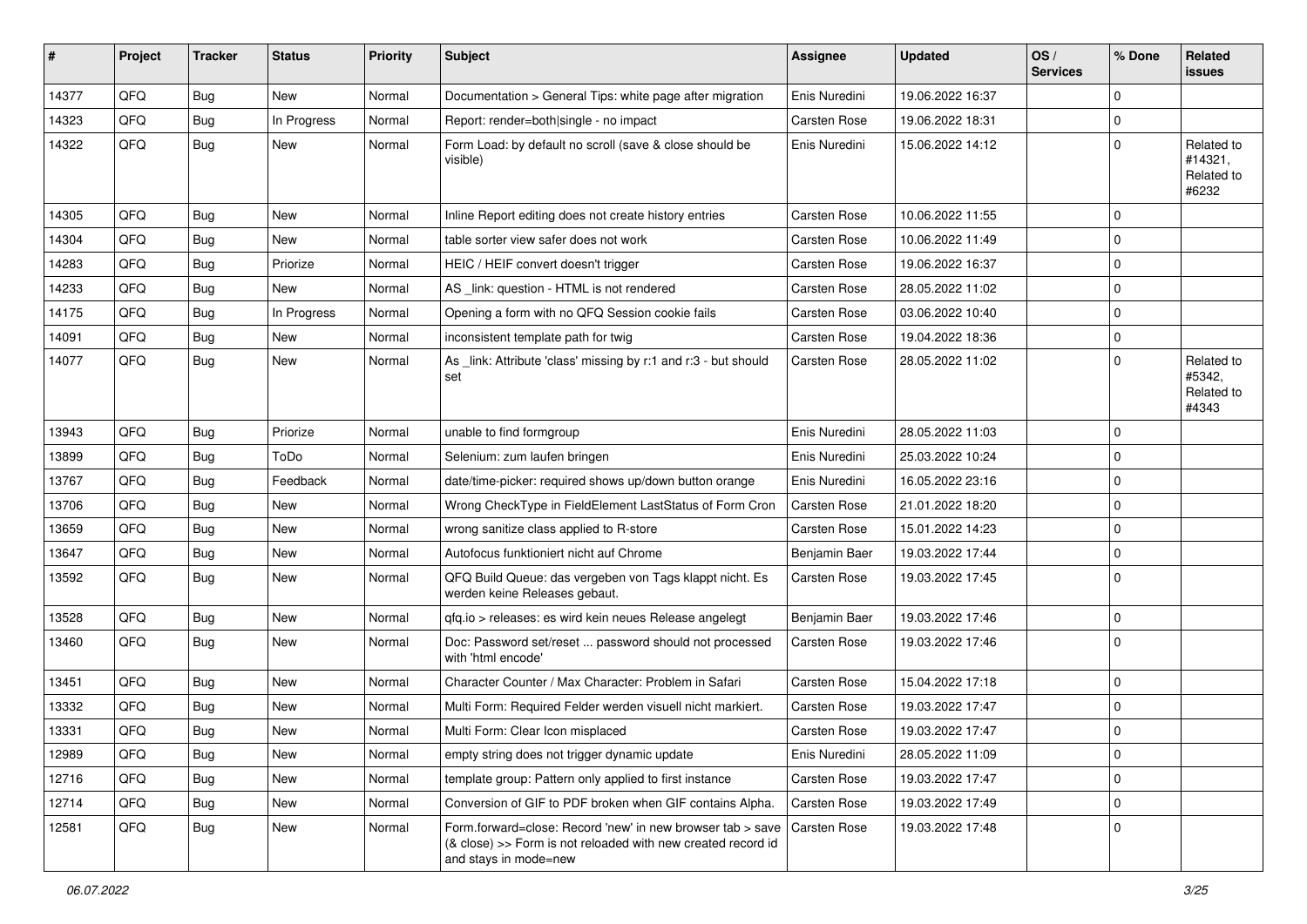| #     | Project | <b>Tracker</b> | <b>Status</b> | <b>Priority</b> | <b>Subject</b>                                                                      | <b>Assignee</b> | <b>Updated</b>   | OS/<br><b>Services</b> | % Done      | Related<br>issues                                                                                                              |
|-------|---------|----------------|---------------|-----------------|-------------------------------------------------------------------------------------|-----------------|------------------|------------------------|-------------|--------------------------------------------------------------------------------------------------------------------------------|
| 12546 | QFQ     | Bug            | Feedback      | Normal          | Branch 'Development' - Unit Tests mit dirty workaround<br>angepasst                 | Carsten Rose    | 19.03.2022 17:48 |                        | $\Omega$    |                                                                                                                                |
| 12520 | QFQ     | Bug            | <b>New</b>    | Normal          | Switch FE User: still active even FE User session expired                           | Carsten Rose    | 19.03.2022 17:48 |                        | $\mathbf 0$ |                                                                                                                                |
| 12512 | QFQ     | <b>Bug</b>     | New           | Normal          | Some MySQL Installation can't use 'stored procedures'                               | Carsten Rose    | 19.03.2022 17:48 |                        | $\mathbf 0$ |                                                                                                                                |
| 12327 | QFQ     | <b>Bug</b>     | New           | Normal          | Copy to clipboard: Glyphicon can not be changed                                     | Carsten Rose    | 27.12.2021 17:59 |                        | $\mathbf 0$ |                                                                                                                                |
| 12325 | QFQ     | Bug            | Priorize      | Normal          | MultiDB form.dblndex not working for report syntax                                  | Carsten Rose    | 07.09.2021 13:37 |                        | l O         | Related to<br>#12145,<br>Related to<br>#12314                                                                                  |
| 12187 | QFQ     | Bug            | New           | Normal          | Trigger FormAsFile() via Report: probably problem with multi<br>DB setup            | Carsten Rose    | 20.03.2021 21:20 |                        | l O         |                                                                                                                                |
| 12133 | QFQ     | <b>Bug</b>     | <b>New</b>    | Normal          | NPM, phpSpreadSheet aktualisieren                                                   | Carsten Rose    | 15.03.2021 09:04 |                        | $\mathbf 0$ |                                                                                                                                |
| 12045 | QFQ     | Bug            | New           | Normal          | templateGroup afterSave FE: Aufruf ohne<br>sqlHonorFormElements funktioniert nicht  | Carsten Rose    | 18.02.2021 16:33 |                        | l O         |                                                                                                                                |
| 12040 | QFQ     | <b>Bug</b>     | New           | Normal          | FE Mode 'hidden' für zwei FEs auf einer Zeile                                       | Carsten Rose    | 18.02.2021 10:13 |                        | $\mathbf 0$ |                                                                                                                                |
| 11752 | QFQ     | Bug            | New           | Normal          | checkbox renders multiple input elements with same name                             | Carsten Rose    | 17.12.2020 14:58 |                        | $\Omega$    | Related to<br>#11750                                                                                                           |
| 11715 | QFQ     | <b>Bug</b>     | New           | Normal          | acceptZeroAsRequired and requiredOffButMark do not<br>coincide                      |                 | 08.12.2020 12:13 |                        | l O         |                                                                                                                                |
| 11695 | QFQ     | <b>Bug</b>     | <b>New</b>    | Normal          | MultiForm required FE Error                                                         | Carsten Rose    | 04.12.2020 13:34 |                        | l 0         |                                                                                                                                |
| 11668 | QFQ     | Bug            | New           | Normal          | Play function.sql - problem with mysql                                              | Carsten Rose    | 03.05.2021 20:48 |                        | $\mathbf 0$ |                                                                                                                                |
| 11667 | QFQ     | Bug            | New           | Normal          | MySQL mariadb-server-10.3: Incorrect datetime value                                 | Carsten Rose    | 03.05.2021 20:48 |                        | $\Omega$    |                                                                                                                                |
| 11522 | QFQ     | <b>Bug</b>     | New           | Normal          | Aus/Einblenden von Reitern                                                          |                 | 13.11.2020 14:58 |                        | $\mathbf 0$ |                                                                                                                                |
| 11517 | QFQ     | <b>Bug</b>     | In Progress   | Normal          | extraButtonInfo Broken for multiple FormElements                                    | Carsten Rose    | 12.05.2022 13:12 |                        | $\Omega$    | Related to<br>#7890,<br>Related to<br>#3811, Has<br>duplicate<br>#10905, Has<br>duplicate<br>#10553, Has<br>duplicate<br>#6779 |
| 11347 | QFQ     | Bug            | Feedback      | Normal          | If Bedingungen funktionieren nicht korrekt                                          | Christoph Fuchs | 21.03.2021 20:37 |                        | 0           |                                                                                                                                |
| 11239 | QFQ     | <b>Bug</b>     | New           | Normal          | Radiobutton (plain): horizontales Rendern abhängig vom<br>Datentyp in der Datenbank | Carsten Rose    | 30.09.2020 18:37 |                        | l o         |                                                                                                                                |
| 10937 | QFQ     | i Bug          | New           | Normal          | Fehler mit abhängigen Select- Feldern beim Positionieren                            | Carsten Rose    | 12.11.2020 23:45 |                        | l O         |                                                                                                                                |
| 10890 | QFQ     | <b>Bug</b>     | New           | Normal          | AutoCron hangs                                                                      |                 | 20.07.2020 13:56 |                        | 0           |                                                                                                                                |
| 10759 | QFQ     | Bug            | New           | Normal          | emptyMeansNull - Feld falsch aktualisiert                                           |                 | 12.11.2020 23:45 |                        | l o         |                                                                                                                                |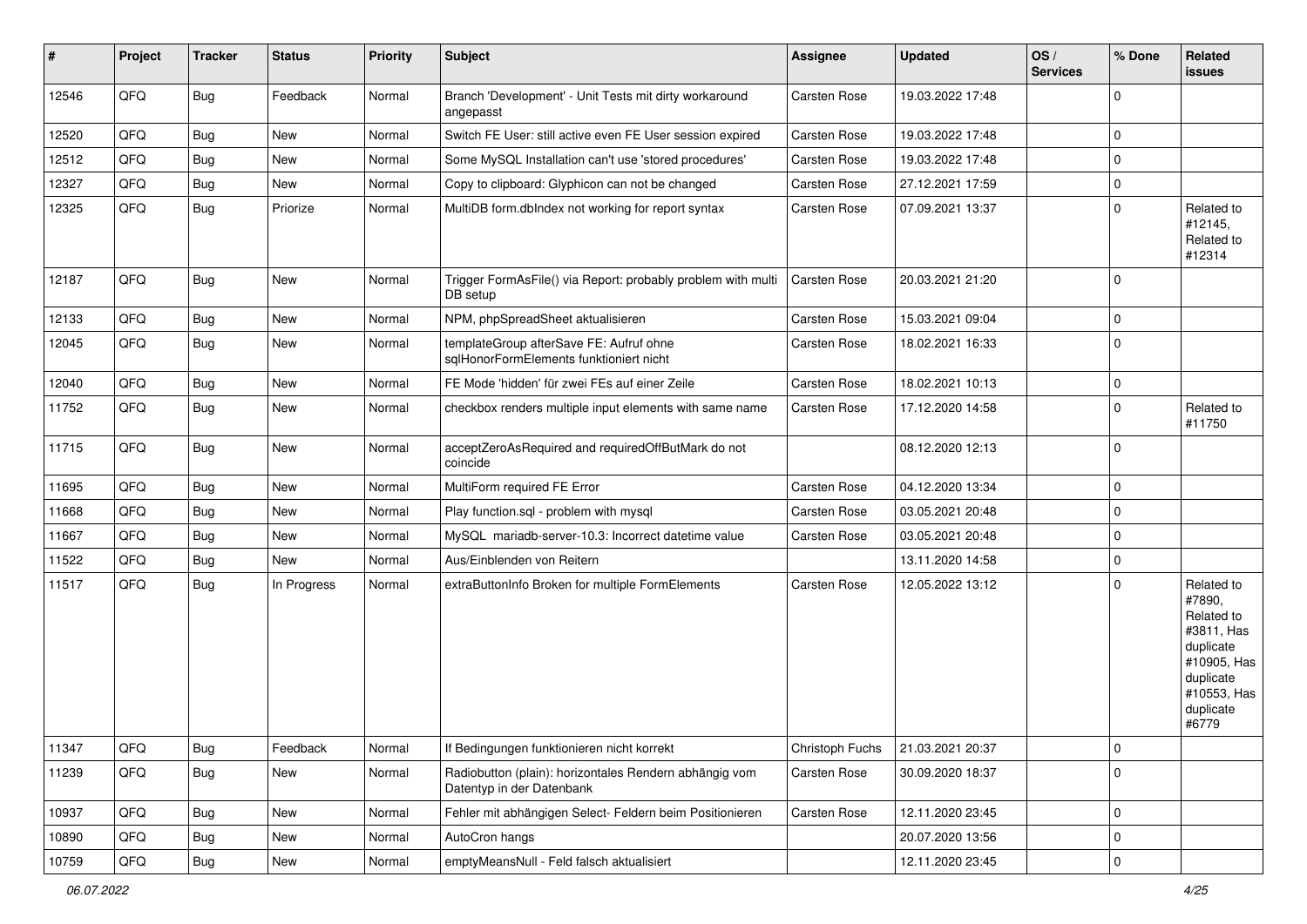| #     | Project | <b>Tracker</b> | <b>Status</b>     | <b>Priority</b> | <b>Subject</b>                                                                                           | Assignee            | <b>Updated</b>   | OS/<br><b>Services</b> | % Done         | Related<br><b>issues</b>                                                |
|-------|---------|----------------|-------------------|-----------------|----------------------------------------------------------------------------------------------------------|---------------------|------------------|------------------------|----------------|-------------------------------------------------------------------------|
| 10704 | QFQ     | Bug            | <b>New</b>        | Normal          | wkhtml problem rendering fullCalendar.js / fabric.js >><br>successor: puppeteer                          | Carsten Rose        | 12.11.2020 23:45 |                        | $\Omega$       | Related to<br>#5024,<br>Related to<br>#4650,<br>Related to<br>#10715    |
| 10661 | QFQ     | Bug            | In Progress       | Normal          | Typo3 Warnungen                                                                                          | Carsten Rose        | 07.09.2021 13:23 |                        | $\Omega$       | Related to<br>#12440                                                    |
| 10658 | QFQ     | Bug            | <b>New</b>        | Normal          | processReadOnly broken                                                                                   | <b>Carsten Rose</b> | 27.05.2020 17:55 |                        | $\Omega$       |                                                                         |
| 10588 | QFQ     | Bug            | <b>New</b>        | Normal          | typeahed Tag: Doku anpassen                                                                              | Carsten Rose        | 12.11.2020 23:45 |                        | $\mathbf 0$    |                                                                         |
| 10324 | QFQ     | <b>Bug</b>     | New               | Normal          | Excel Export mit Template funktioniert nur, wenn Template<br>vor uid kommt                               |                     | 30.03.2020 11:20 |                        | $\Omega$       | Related to<br>#10257                                                    |
| 10322 | QFQ     | <b>Bug</b>     | <b>New</b>        | Normal          | FormElement / Radio: missing column 'enum' >> FE not<br>reported                                         | Carsten Rose        | 07.05.2020 09:37 |                        | $\overline{0}$ |                                                                         |
| 10082 | QFQ     | <b>Bug</b>     | <b>New</b>        | Normal          | FE.type=SELECT - 'sanatize' Class                                                                        | <b>Carsten Rose</b> | 07.05.2020 09:36 |                        | $\overline{0}$ | Related to<br>#10081                                                    |
| 9975  | QFQ     | <b>Bug</b>     | Priorize          | Normal          | Dropdown Menu: 'r:3' broken                                                                              | <b>Carsten Rose</b> | 01.02.2020 10:13 |                        | $\Omega$       |                                                                         |
| 9958  | QFQ     | Bug            | Priorize          | Normal          | Broken subrecord query: no error message                                                                 | Carsten Rose        | 05.02.2021 15:15 |                        | $\overline{0}$ |                                                                         |
| 9947  | QFQ     | Bug            | Priorize          | Normal          | Unwanted error message if missing 'typeAheadSqlPrefetch'                                                 | Carsten Rose        | 01.02.2020 10:13 |                        | $\overline{0}$ |                                                                         |
| 9898  | QFQ     | Bug            | Feedback          | Normal          | Formular trotz Timeout gespeichert                                                                       | Benjamin Baer       | 01.02.2020 15:56 |                        | 0              |                                                                         |
| 9862  | QFQ     | <b>Bug</b>     | Priorize          | Normal          | Failed writing to sql mail qfq.log should throw an exception                                             | Carsten Rose        | 01.02.2020 10:13 |                        | $\overline{0}$ |                                                                         |
| 9855  | QFQ     | <b>Bug</b>     | <b>New</b>        | Normal          | <b>Required Check</b>                                                                                    |                     | 01.02.2020 15:56 |                        | $\overline{0}$ |                                                                         |
| 9834  | QFQ     | Bug            | Priorize          | Normal          | Input elements with tag 'disabled' are missing on<br>form-submit: server option 'processReadOnly' broken | <b>Carsten Rose</b> | 07.12.2021 16:43 |                        | $\Omega$       | Related to<br>#9691,<br>Related to<br>#5305, Has<br>duplicate<br>#12331 |
| 9783  | QFQ     | <b>Bug</b>     | <b>New</b>        | Normal          | Email with special characters                                                                            | <b>Carsten Rose</b> | 01.02.2020 23:22 |                        | $\Omega$       |                                                                         |
| 9773  | QFQ     | <b>Bug</b>     | <b>New</b>        | Normal          | form.parameter.formModeGlobal=requiredOff                                                                | Carsten Rose        | 01.02.2020 15:56 |                        | 0              |                                                                         |
| 9669  | QFQ     | <b>Bug</b>     | Some day<br>maybe | Normal          | Checkbox / Template Group: radio/checkbox visible broken<br>after 'add'                                  | Carsten Rose        | 16.06.2021 13:47 |                        | $\overline{0}$ | Related to<br>#8091                                                     |
| 9535  | QFQ     | Bug            | Feedback          | Normal          | Report:  AS ' vertical' - column to wide - vertical >> rot45,<br>rot <sub>90</sub>                       | Benjamin Baer       | 01.02.2020 15:56 |                        | l 0            |                                                                         |
| 9533  | QFQ     | Bug            | New               | Normal          | FE.type=upload: Check in 'beforeSave' if upload is given                                                 | Carsten Rose        | 01.02.2020 23:22 |                        | $\Omega$       | Related to<br>#11523                                                    |
| 9317  | QFQ     | Bug            | <b>New</b>        | Normal          | FE.type=note: with dynamic show/hidden an empty label<br>causes trouble                                  | Carsten Rose        | 01.02.2020 23:22 |                        | $\Omega$       |                                                                         |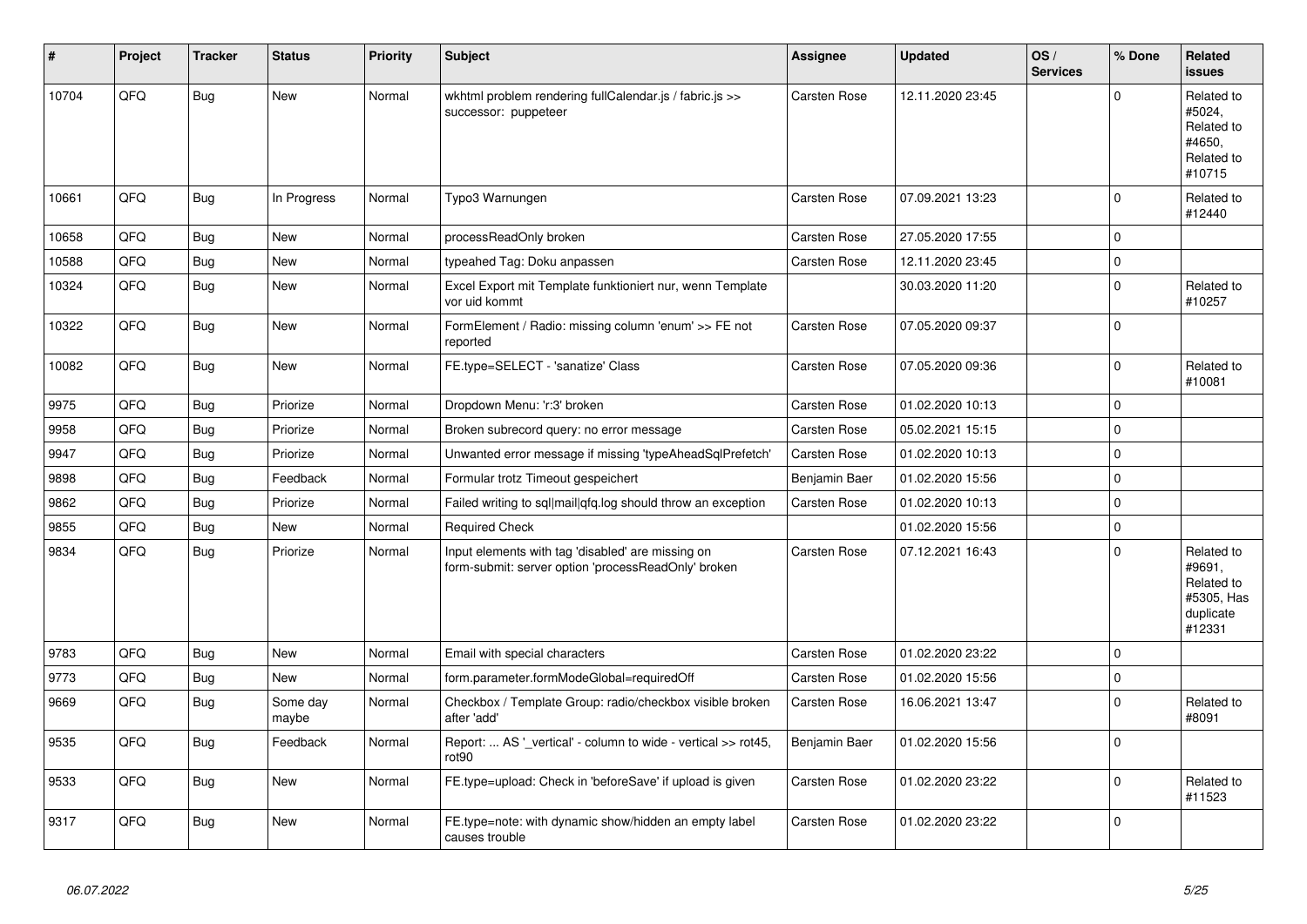| #    | Project | <b>Tracker</b> | <b>Status</b>     | <b>Priority</b> | Subject                                                                                               | <b>Assignee</b>     | <b>Updated</b>   | OS/<br><b>Services</b> | % Done       | Related<br>issues    |
|------|---------|----------------|-------------------|-----------------|-------------------------------------------------------------------------------------------------------|---------------------|------------------|------------------------|--------------|----------------------|
| 9281 | QFQ     | Bug            | Some day<br>maybe | Normal          | Allow STRICT TRANS TABLES                                                                             | <b>Carsten Rose</b> | 02.01.2021 18:43 |                        | 0            |                      |
| 9177 | QFQ     | <b>Bug</b>     | New               | Normal          | Bug? QFQ tries to save an action FE, which has real<br>existing column name                           | Carsten Rose        | 01.02.2020 23:22 |                        | $\Omega$     |                      |
| 9127 | QFQ     | <b>Bug</b>     | <b>New</b>        | Normal          | Error Message: change 'roll over' color - text not readable                                           | Carsten Rose        | 01.02.2020 23:22 |                        | 0            |                      |
| 9126 | QFQ     | Bug            | Some day<br>maybe | Normal          | hidden Form elements are present in page source                                                       |                     | 02.01.2021 18:41 |                        | $\Omega$     |                      |
| 9077 | QFQ     | Bug            | <b>New</b>        | Normal          | typeAheadSql: report broken SQL                                                                       | Carsten Rose        | 29.06.2022 22:35 |                        | <sup>0</sup> | Related to<br>#4018  |
| 9024 | QFQ     | Bug            | Some day<br>maybe | Normal          | QFQ Einarbeitung                                                                                      |                     | 01.02.2020 15:56 |                        | $\Omega$     |                      |
| 9020 | QFQ     | <b>Bug</b>     | Some day<br>maybe | Normal          | radio mit buttonClass und dynamicUpdate lassen sich nicht<br>kombinieren                              |                     | 11.12.2019 16:01 |                        | $\mathbf 0$  |                      |
| 9013 | QFQ     | <b>Bug</b>     | <b>New</b>        | Normal          | Error in Twig template not handled                                                                    | Carsten Rose        | 20.10.2021 13:43 |                        | $\mathbf 0$  |                      |
| 8316 | QFQ     | <b>Bug</b>     | Feedback          | Normal          | Documentation/Behaviour for Nested Queries and<br>Record-Store confusing                              | Nicola Chiapolini   | 20.11.2019 09:14 |                        | $\Omega$     |                      |
| 8106 | QFQ     | Bug            | Some day<br>maybe | Normal          | Dynamic Update: Feld kann nicht auf empty zurückgesetzt<br>werden                                     | Carsten Rose        | 11.12.2019 16:01 |                        | $\Omega$     |                      |
| 8049 | QFQ     | Bug            | New               | Normal          | FE.type=note, column 'value': text moves some pixel to top<br>after save                              | Carsten Rose        | 01.02.2020 23:22 |                        | $\Omega$     |                      |
| 8037 | QFQ     | Bug            | Priorize          | Normal          | FE.type=upload (advanced mode): {{slaveld:V}} missing<br>during dynamic update                        | Carsten Rose        | 01.02.2020 10:13 |                        | $\mathbf 0$  |                      |
| 7890 | QFQ     | <b>Bug</b>     | <b>New</b>        | Normal          | FormElement 'required': extraButtonInfo not aligned                                                   | Carsten Rose        | 11.06.2021 21:17 |                        | 0            | Related to<br>#11517 |
| 7795 | QFQ     | Bug            | <b>New</b>        | Normal          | Readonly Form: Typeahead-Felder                                                                       | Carsten Rose        | 01.02.2020 23:22 |                        | 0            | Related to<br>#10640 |
| 7685 | QFQ     | <b>Bug</b>     | New               | Normal          | Open FormElement from QFQ error message and save<br>modified record: error about missing {{formId:F}} | Carsten Rose        | 01.02.2020 23:22 |                        | 0            |                      |
| 7656 | QFQ     | <b>Bug</b>     | Priorize          | Normal          | FE with required, 'pattern' and 'extraButtonLock': always<br>complain about missing value             | Carsten Rose        | 01.02.2020 10:13 |                        | $\Omega$     |                      |
| 7616 | QFQ     | <b>Bug</b>     | Priorize          | Normal          | Selectlist with Enum & Dynamic Update                                                                 | Carsten Rose        | 01.02.2020 10:13 |                        | $\mathbf 0$  |                      |
| 7574 | QFQ     | <b>Bug</b>     | New               | Normal          | Substitute error: form element not reported / dont parse<br>Form.note                                 | Carsten Rose        | 01.02.2020 23:21 |                        | 0            |                      |
| 7547 | QFQ     | Bug            | New               | Normal          | Error Message in afterSave: wrong parameter column<br>reported                                        | Carsten Rose        | 01.02.2020 23:22 |                        | $\mathbf 0$  |                      |
| 7524 | QFQ     | Bug            | New               | Normal          | QFQ throws a 'General Error' if 'fileadmin/protected/log/' is<br>not writeable                        | Carsten Rose        | 01.02.2020 23:22 |                        | $\mathbf 0$  |                      |
| 7513 | QFQ     | <b>Bug</b>     | New               | Normal          | Radios not correct aligned                                                                            | Carsten Rose        | 01.02.2020 23:22 |                        | 0            |                      |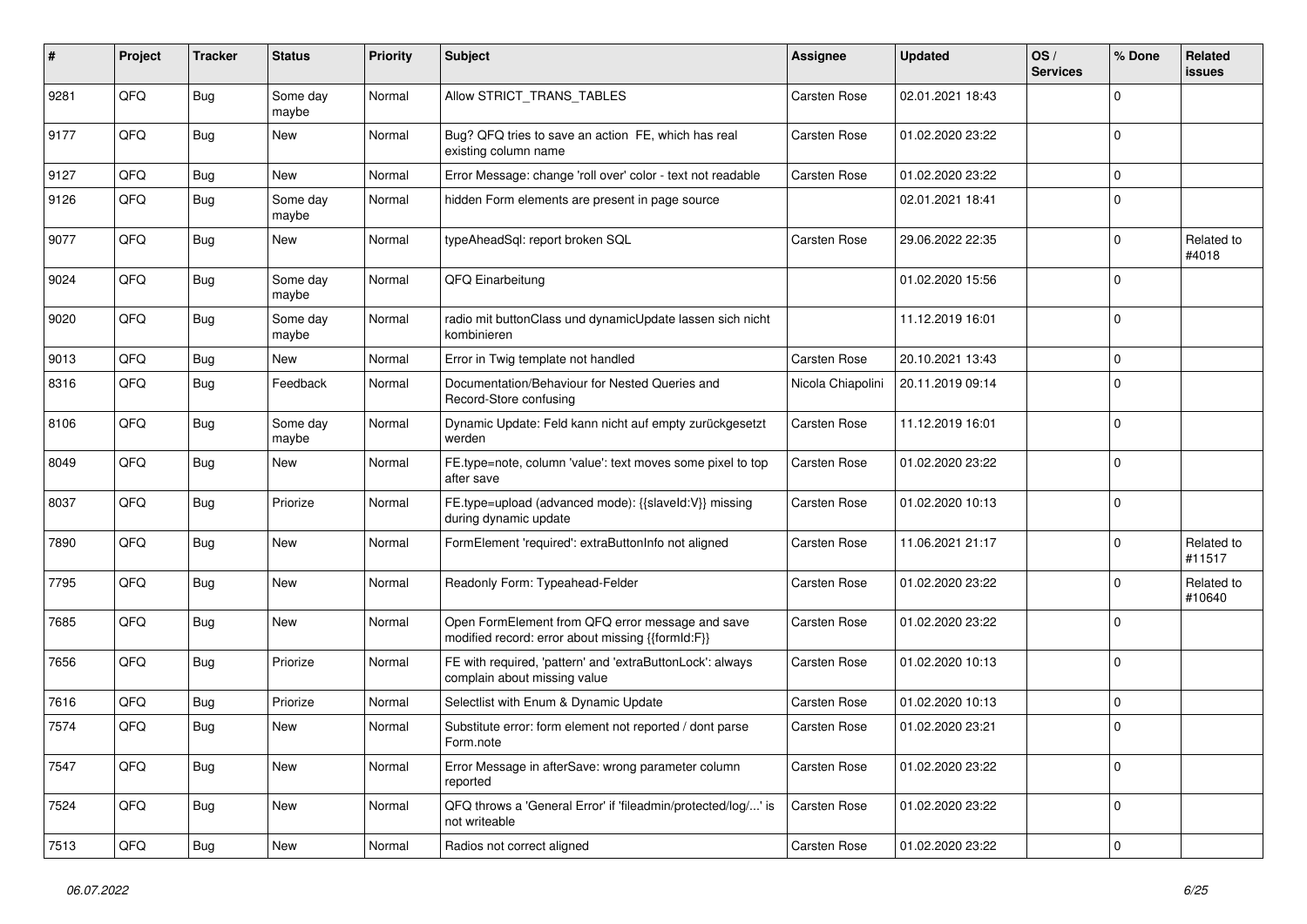| #    | Project | <b>Tracker</b> | <b>Status</b>     | <b>Priority</b> | <b>Subject</b>                                                                                                   | Assignee            | <b>Updated</b>   | OS/<br><b>Services</b> | % Done         | Related<br>issues   |
|------|---------|----------------|-------------------|-----------------|------------------------------------------------------------------------------------------------------------------|---------------------|------------------|------------------------|----------------|---------------------|
| 7512 | QFQ     | Bug            | <b>New</b>        | Normal          | FE: inputType=number >> 'pattern' is not respected                                                               | Carsten Rose        | 01.02.2020 23:22 |                        | $\Omega$       |                     |
| 7402 | QFQ     | Bug            | Some day<br>maybe | Normal          | thumbnail cache: outdated picture when permission denied<br>and permission resolved.                             |                     | 01.02.2020 23:20 |                        | $\Omega$       |                     |
| 7281 | QFQ     | <b>Bug</b>     | Some day<br>maybe | Normal          | Subrecords: on large screen separator line too short                                                             |                     | 01.02.2020 23:19 |                        | l O            |                     |
| 7261 | QFQ     | Bug            | <b>New</b>        | Normal          | Report pathFilename for user without path, only the filename                                                     | Carsten Rose        | 01.02.2020 23:21 |                        | $\mathbf 0$    |                     |
| 7219 | QFQ     | Bug            | New               | Normal          | typeSheadSql / typeAheadSqlPrefetch: change to curly<br>braces                                                   | <b>Carsten Rose</b> | 01.02.2020 23:21 |                        | $\Omega$       |                     |
| 7101 | QFQ     | <b>Bug</b>     | Some day<br>maybe | Normal          | 'form' in SIP and 'report' - breaks                                                                              |                     | 01.02.2020 23:20 |                        | $\Omega$       |                     |
| 7014 | QFQ     | Bug            | <b>New</b>        | Normal          | Sending invalid emails succeeds when<br>debug.redirectAllMailTo is set                                           | Carsten Rose        | 01.02.2020 23:21 |                        | $\Omega$       |                     |
| 7002 | QFQ     | <b>Bug</b>     | <b>New</b>        | Normal          | Dynamic Update: row does not disappear / appear                                                                  | Carsten Rose        | 01.02.2020 23:22 |                        | $\Omega$       |                     |
| 6912 | QFQ     | <b>Bug</b>     | New               | Normal          | error Message Var 'deadline' already set in SIP - in Form<br>with FE.value={{deadline:R:::{{deadlinePeriod:Y}}}} | Carsten Rose        | 01.02.2020 23:21 |                        | $\Omega$       |                     |
| 6677 | QFQ     | Bug            | New               | Normal          | Error message FE Action Element: no/wrong FE reference<br>who cause the problem.                                 | <b>Carsten Rose</b> | 01.02.2020 23:21 |                        | $\Omega$       |                     |
| 6574 | QFQ     | Bug            | Priorize          | Normal          | qfq.log: Fehlermeldung wurde angezeigt, aber nicht geloggt                                                       | Carsten Rose        | 01.02.2020 10:13 |                        | $\Omega$       |                     |
| 6566 | QFQ     | Bug            | Priorize          | Normal          | Link Function 'delete': provided parameter missing on page<br>reload                                             | Benjamin Baer       | 03.01.2022 08:08 |                        | $\overline{0}$ |                     |
| 6483 | QFQ     | <b>Bug</b>     | <b>New</b>        | Normal          | R Store funktioniert nicht bei 'Report Notation' im FE                                                           | <b>Carsten Rose</b> | 01.02.2020 23:21 |                        | $\mathbf 0$    |                     |
| 6462 | QFQ     | Bug            | <b>New</b>        | Normal          | File Upload: Nutzlose Fehlermeldung wenn Datei zu gross                                                          | Carsten Rose        | 01.02.2020 23:21 |                        | $\Omega$       | Related to<br>#6139 |
| 6140 | QFQ     | <b>Bug</b>     | Priorize          | Normal          | QFQ DnD Sort: Locked fields                                                                                      | Benjamin Baer       | 21.03.2022 09:56 |                        | $\mathbf 0$    |                     |
| 5991 | QFQ     | Bug            | Some day<br>maybe | Normal          | URLs with ' ' or long parameter are problematic                                                                  | Carsten Rose        | 01.02.2020 23:19 |                        | $\Omega$       |                     |
| 5877 | QFQ     | Bug            | Some day<br>maybe | Normal          | FE.type=note:bsColumn strange behaviour                                                                          |                     | 01.02.2020 23:19 |                        | $\Omega$       |                     |
| 5768 | QFQ     | Bug            | Some day<br>maybe | Normal          | {{pageLanguage:T}}' missing if QFQ is called via api                                                             | Carsten Rose        | 01.02.2020 23:19 |                        | $\overline{0}$ |                     |
| 5706 | QFQ     | <b>Bug</b>     | Some day<br>maybe | Normal          | upload: fileDestination needs to be sanatized                                                                    | <b>Carsten Rose</b> | 01.02.2020 23:19 |                        | $\Omega$       |                     |
| 5576 | QFQ     | Bug            | New               | Normal          | Using MySQL 'DROP' requires privilege - wich is not really<br>necessary.                                         | <b>Carsten Rose</b> | 01.02.2020 23:21 |                        | $\Omega$       |                     |
| 5559 | QFQ     | Bug            | <b>New</b>        | Normal          | FE.type = Upload: 'accept' might contain variables                                                               | Carsten Rose        | 11.05.2020 21:23 |                        | $\overline{0}$ |                     |
| 5557 | QFQ     | <b>Bug</b>     | Some day<br>maybe | Normal          | Form load: STORE_RECORD filled, but should be empty                                                              | Carsten Rose        | 01.02.2020 23:19 |                        | $\overline{0}$ |                     |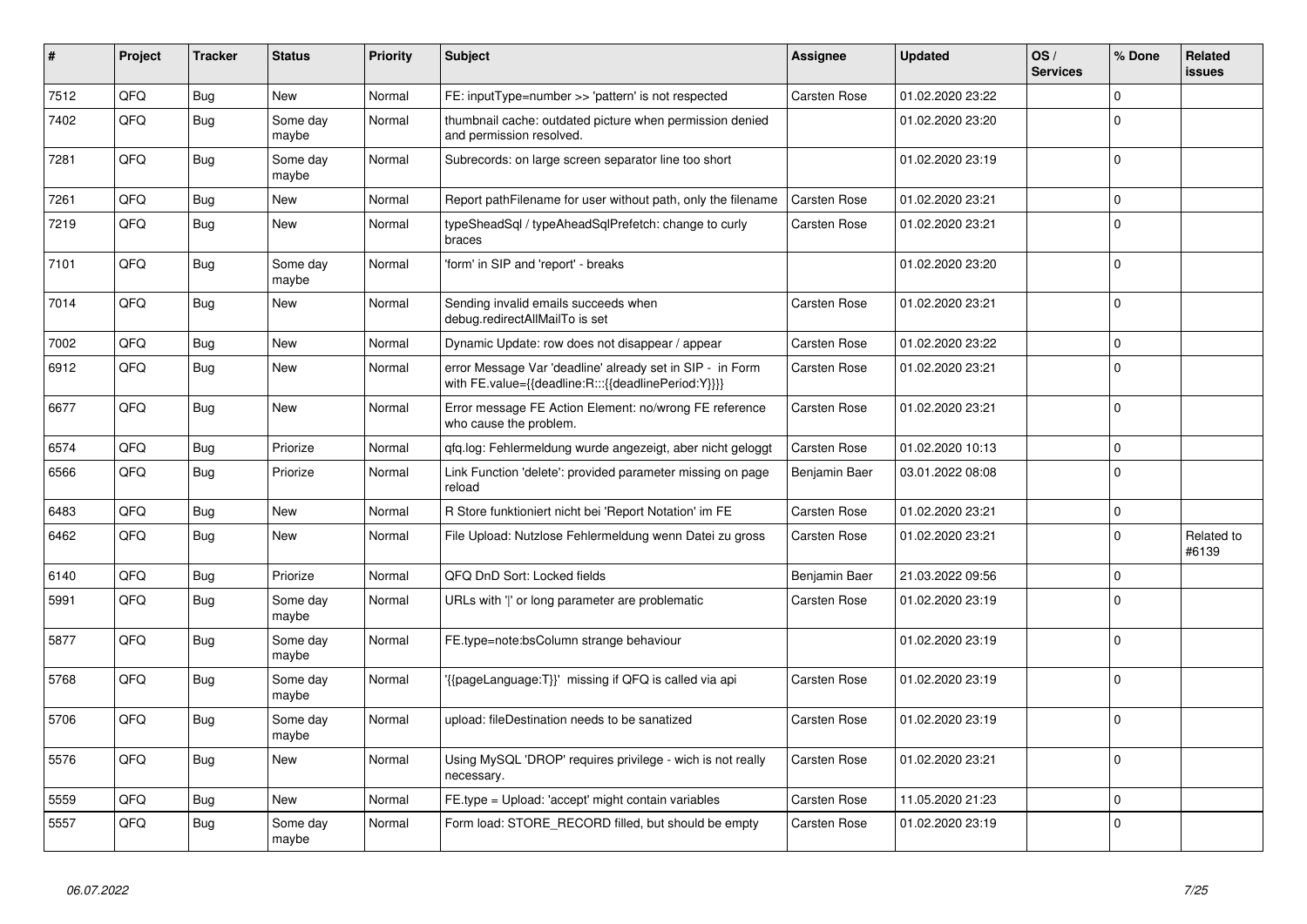| #    | Project | <b>Tracker</b> | <b>Status</b>     | <b>Priority</b> | <b>Subject</b>                                                                                                                                           | <b>Assignee</b> | <b>Updated</b>   | OS/<br><b>Services</b> | % Done      | Related<br><b>issues</b>                       |
|------|---------|----------------|-------------------|-----------------|----------------------------------------------------------------------------------------------------------------------------------------------------------|-----------------|------------------|------------------------|-------------|------------------------------------------------|
| 5305 | QFQ     | <b>Bug</b>     | <b>New</b>        | Normal          | Upload FormElement: nicht disabled by readonly Form                                                                                                      | Carsten Rose    | 16.06.2021 13:43 |                        | $\Omega$    | Related to<br>#9347,<br>Related to<br>#9834    |
| 5021 | QFQ     | Bug            | Some day<br>maybe | Normal          | FE.typ=extra - during save displays error 'datum2' already<br>filled in STORE SIP - the value is stored nevertheless                                     | Carsten Rose    | 01.02.2020 23:19 |                        | $\mathbf 0$ | Related to<br>#3875                            |
| 4771 | QFQ     | <b>Bug</b>     | Some day<br>maybe | Normal          | qfq: select-down-values empty after save (edit-form for<br>program administrators)                                                                       | Carsten Rose    | 01.02.2020 23:20 |                        | $\mathbf 0$ | Related to<br>#4549, Has<br>duplicate<br>#4282 |
| 4756 | QFQ     | Bug            | <b>New</b>        | Normal          | Form dirty even nothing changes                                                                                                                          | Carsten Rose    | 11.12.2019 16:16 |                        | $\mathbf 0$ |                                                |
| 4659 | QFQ     | <b>Bug</b>     | Some day<br>maybe | Normal          | infoButtonExtra                                                                                                                                          | Carsten Rose    | 01.02.2020 23:20 |                        | $\mathbf 0$ |                                                |
| 4651 | QFQ     | <b>Bug</b>     | Some day<br>maybe | Normal          | 'Loading document" Modal wird angezeigt bei uzhcd type=2<br>Ansicht                                                                                      | Carsten Rose    | 01.02.2020 23:20 |                        | $\mathbf 0$ |                                                |
| 4583 | QFQ     | Bug            | Some day<br>maybe | Normal          | Dynamic Update bei TypeAhead Feldern                                                                                                                     | Carsten Rose    | 01.02.2020 23:19 |                        | $\mathbf 0$ |                                                |
| 4549 | QFQ     | <b>Bug</b>     | Some day<br>maybe | Normal          | TemplateGroups: FE.type SELECT loose selected value<br>after save                                                                                        | Carsten Rose    | 01.02.2020 23:20 |                        | $\Omega$    | Related to<br>#4548.<br>Related to<br>#4771    |
| 4546 | QFQ     | <b>Bug</b>     | Some day<br>maybe | Normal          | NH: SIP storage is destroyed                                                                                                                             |                 | 01.02.2020 23:20 |                        | $\Omega$    |                                                |
| 4528 | QFQ     | <b>Bug</b>     | Some day<br>maybe | Normal          | extraButtonLock mit SQLAhead Bug                                                                                                                         | Carsten Rose    | 01.02.2020 23:19 |                        | $\mathbf 0$ |                                                |
| 4457 | QFQ     | <b>Bug</b>     | Priorize          | Normal          | typeahead: pressing return to select an item, saves the form<br>and closes the form.                                                                     | Benjamin Baer   | 03.01.2022 08:01 |                        | $\Omega$    | Related to<br>#4398                            |
| 4454 | QFQ     | <b>Bug</b>     | Some day<br>maybe | Normal          | Required Elements: multiple elements in a row - whole row<br>marked if only one input is empty.                                                          | Benjamin Baer   | 01.02.2020 23:20 |                        | $\Omega$    |                                                |
| 4441 | QFQ     | <b>Bug</b>     | Some day<br>maybe | Normal          | \$_SERVER Vars sollten nur aus dem Store genommen<br>werden - Code entsprechend anpassen.                                                                |                 | 11.12.2019 16:02 |                        | $\mathbf 0$ |                                                |
| 4398 | QFQ     | <b>Bug</b>     | Some day<br>maybe | Normal          | Typeahead: mouse click in a prefilled input opens a single<br>item dropdown with the current value - click on it seems to<br>set the value, not the key. | Benjamin Baer   | 01.02.2020 23:20 |                        | $\Omega$    | Related to<br>#4457                            |
| 4328 | QFQ     | <b>Bug</b>     | Some day<br>maybe | Normal          | Error Message: Show FE name/number on problems in FE                                                                                                     | Carsten Rose    | 01.02.2020 23:20 |                        | $\mathbf 0$ |                                                |
| 4293 | QFQ     | Bug            | Some day<br>maybe | Normal          | Download broken if token 'd:' is missing - but no error<br>message                                                                                       | Carsten Rose    | 11.12.2019 16:03 |                        | $\mathbf 0$ | Related to<br>#7514                            |
| 4138 | QFQ     | <b>Bug</b>     | Some day<br>maybe | Normal          | _style fehlt                                                                                                                                             |                 | 11.12.2019 16:03 |                        | $\Omega$    |                                                |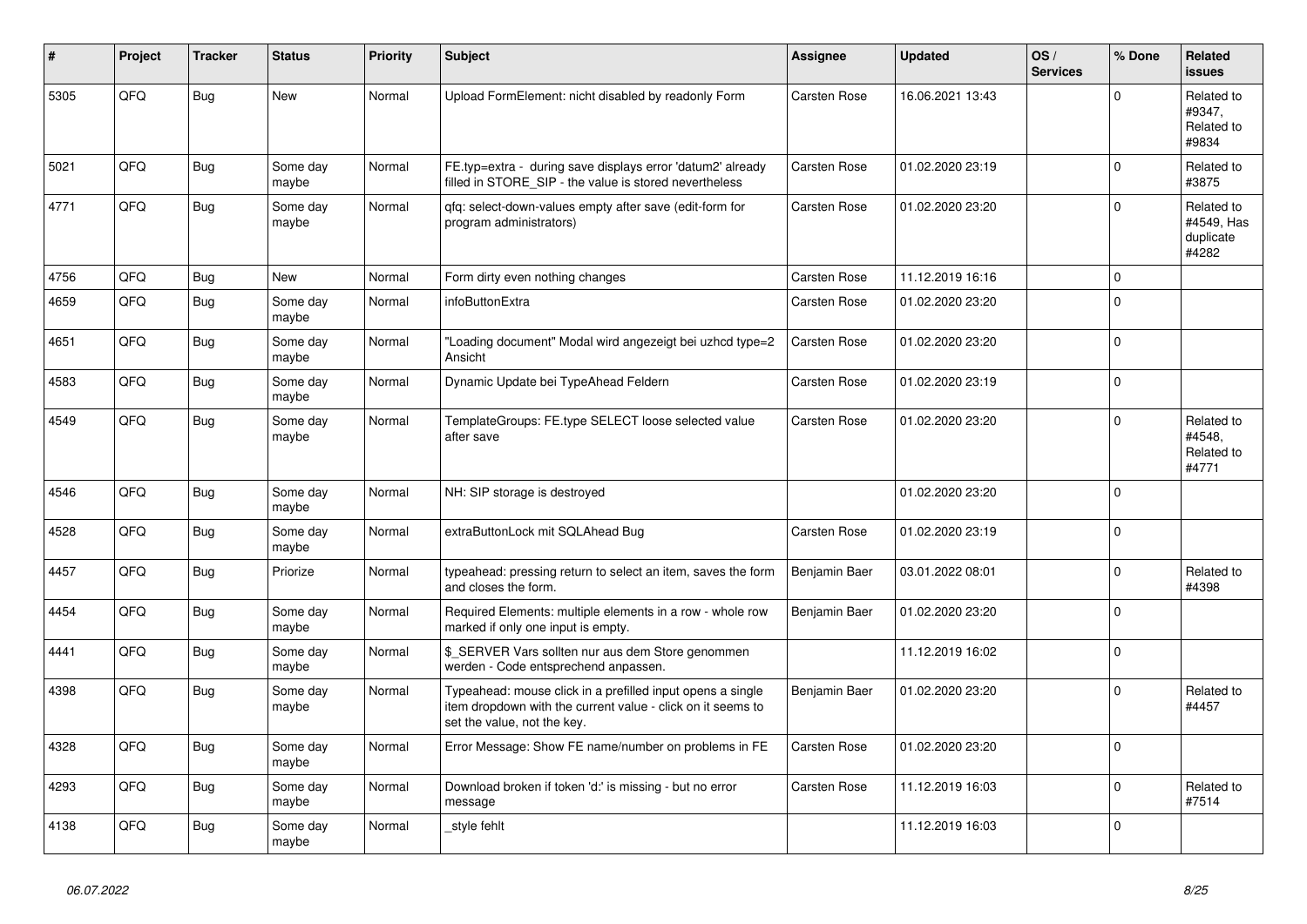| ∦     | Project | <b>Tracker</b> | <b>Status</b>     | <b>Priority</b> | <b>Subject</b>                                                                                                                | <b>Assignee</b>     | <b>Updated</b>   | OS/<br><b>Services</b> | % Done      | Related<br><b>issues</b> |
|-------|---------|----------------|-------------------|-----------------|-------------------------------------------------------------------------------------------------------------------------------|---------------------|------------------|------------------------|-------------|--------------------------|
| 4122  | QFQ     | <b>Bug</b>     | Some day<br>maybe | Normal          | file: Render Mode hat keinen Effekt                                                                                           |                     | 11.12.2019 16:03 |                        | $\Omega$    |                          |
| 4092  | QFQ     | <b>Bug</b>     | Some day<br>maybe | Normal          | 1) Logging verbessern wann welches FE warum ausgefuehrt<br>wird, 2) Documentation: Best Practice Template Group               | <b>Carsten Rose</b> | 01.02.2020 23:19 |                        | $\Omega$    | Related to<br>#3504      |
| 4008  | QFQ     | <b>Bug</b>     | Some day<br>maybe | Normal          | FormElemen.type=sendmail: wrong 'TO' if 'real<br>name <rea@mail.to>' is used</rea@mail.to>                                    | Carsten Rose        | 11.12.2019 16:03 |                        | $\mathbf 0$ |                          |
| 3895  | QFQ     | <b>Bug</b>     | Some day<br>maybe | Normal          | typeahead pedantic: on lehrkredit Idap webpass - if only one<br>person is in dropdown, such person can't be selected          | Carsten Rose        | 11.12.2019 16:03 |                        | $\Omega$    |                          |
| 3882  | QFQ     | <b>Bug</b>     | Some day<br>maybe | Normal          | templateGroup: disable 'add' if limit is reached - funktioniert<br>nicht wenn bereits records existierten                     | Carsten Rose        | 11.12.2019 16:03 |                        | $\Omega$    |                          |
| 3811  | QFQ     | <b>Bug</b>     | Some day<br>maybe | Normal          | Dynamic Update: extraButtonInfo - Text aktualisieren                                                                          | Carsten Rose        | 11.12.2019 16:03 |                        | $\Omega$    | Related to<br>#11517     |
| 3782  | QFQ     | Bug            | Priorize          | Normal          | Bei fehlerhafter Eingabe (z.B. Datum) sollte das erwartete<br>Format angezeigt werden                                         | Carsten Rose        | 01.02.2020 10:13 |                        | $\Omega$    |                          |
| 3750  | QFQ     | <b>Bug</b>     | Some day<br>maybe | Normal          | FE in a row: if one violates check, all are red                                                                               | Carsten Rose        | 11.12.2019 16:03 |                        | ۱o          |                          |
| 3682  | QFQ     | Bug            | Some day<br>maybe | Normal          | Dynamic update: Radio buttons                                                                                                 | Carsten Rose        | 11.12.2019 16:02 |                        | $\Omega$    |                          |
| 3588  | QFQ     | Bug            | Some day<br>maybe | Normal          | templateGroup: versteckte Elemente werden weiterhin<br>gespeichert.                                                           | Carsten Rose        | 11.12.2019 16:02 |                        | $\Omega$    |                          |
| 3547  | QFQ     | <b>Bug</b>     | <b>New</b>        | Normal          | FE of type 'note' causes writing of empty fields.                                                                             | Carsten Rose        | 01.02.2020 23:21 |                        | $\Omega$    |                          |
| 3349  | QFQ     | <b>Bug</b>     | Some day<br>maybe | Normal          | config.qfq.ini: a) vertraegt keine '=' im Value (z.B. Passwort),<br>b) Values sollten in ticks einschliessbar sein (spaces, ) | Carsten Rose        | 11.12.2019 16:02 |                        | $\Omega$    |                          |
| 3130  | QFQ     | <b>Bug</b>     | Some day<br>maybe | Normal          | Debug Info's nicht korrekt nach 'New > Save'.                                                                                 | Carsten Rose        | 11.12.2019 16:03 |                        | $\Omega$    | Related to<br>#3253      |
| 2643  | QFQ     | <b>Bug</b>     | Some day<br>maybe | Normal          | Zend / PHP Webinars anschauen                                                                                                 | Carsten Rose        | 01.02.2020 15:56 |                        | $\Omega$    |                          |
| 2063  | QFQ     | <b>Bug</b>     | Some day<br>maybe | Normal          | Pills auf 'inaktiv' setzen falls keine Element auf dem Pill<br>sichtbar sind.                                                 | Benjamin Baer       | 11.12.2019 16:03 |                        | $\Omega$    | Related to<br>#3752      |
| 11195 | QFQ     | <b>Bug</b>     | <b>New</b>        | Low             | Dynamic Update: Note not updated if new text is empty<br>(v20.4)                                                              |                     | 25.09.2020 11:14 |                        | $\Omega$    |                          |
| 7456  | QFQ     | <b>Bug</b>     | Some day<br>maybe | Low             | Todos in Code: solve or make ticket                                                                                           | Carsten Rose        | 16.09.2021 15:10 |                        | $\mathbf 0$ |                          |
| 11850 | QFQ     | Feature        | <b>New</b>        | Urgent          | Wizard Form: basierend auf einer Tabelle eine Form<br>anlegen.                                                                |                     | 03.05.2021 21:12 |                        | $\Omega$    | Blocked by<br>#8082      |
| 880   | QFQ     | Feature        | Some day<br>maybe | Urgent          | Security: PHP, SQL Injection, XSS                                                                                             |                     | 03.05.2021 21:14 |                        | $\Omega$    | Related to<br>#14320     |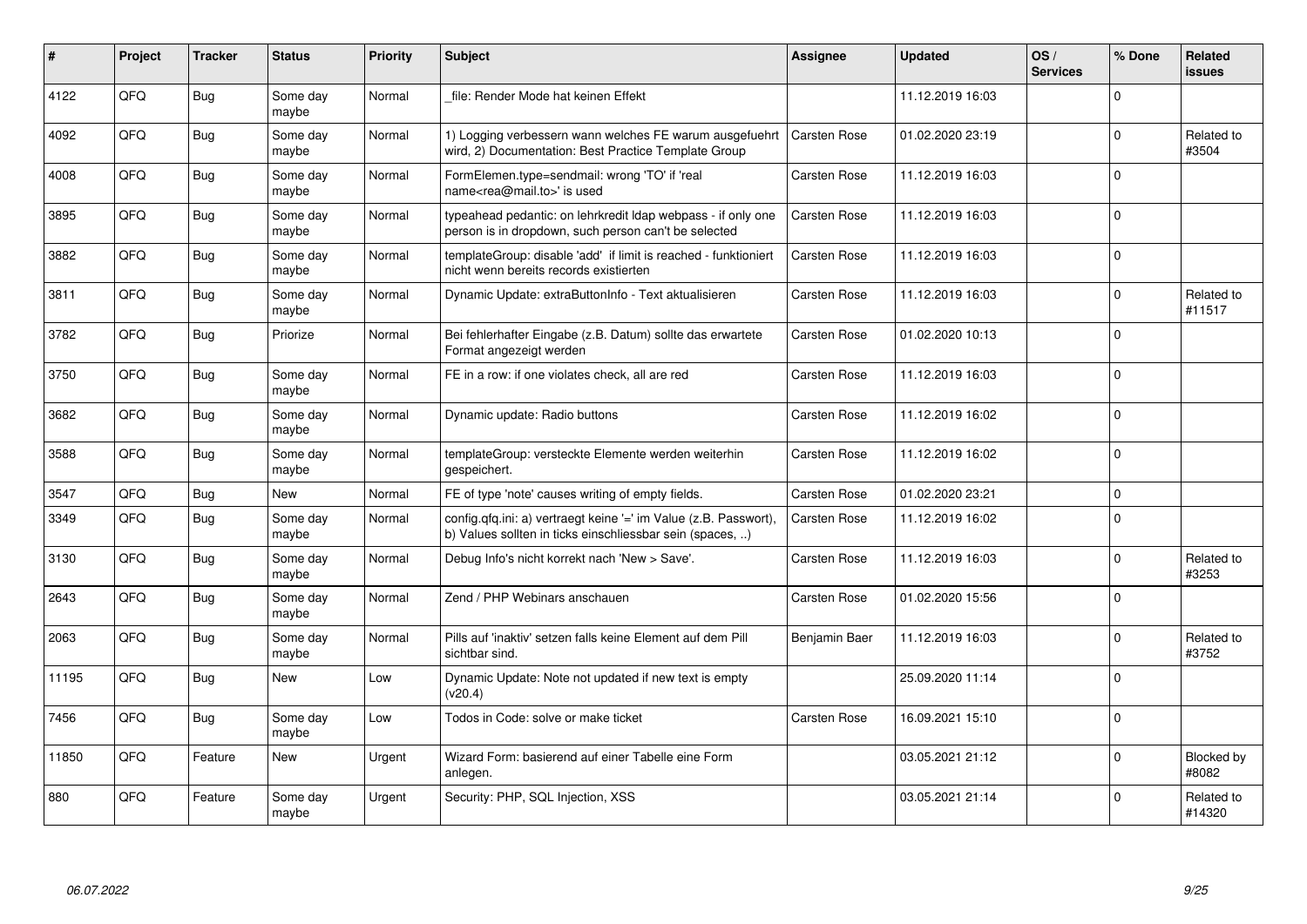| $\sharp$ | Project | <b>Tracker</b> | <b>Status</b>     | <b>Priority</b> | <b>Subject</b>                                                                                                                        | Assignee      | Updated          | OS/<br><b>Services</b> | % Done      | Related<br>issues                                                      |
|----------|---------|----------------|-------------------|-----------------|---------------------------------------------------------------------------------------------------------------------------------------|---------------|------------------|------------------------|-------------|------------------------------------------------------------------------|
| 14187    | QFQ     | Feature        | <b>New</b>        | High            | qfq.log: show current URL                                                                                                             | Carsten Rose  | 28.05.2022 11:02 |                        | $\Omega$    | Related to<br>#13933,<br>Related to<br>#12532,<br>Related to<br>#11893 |
| 13757    | QFQ     | Feature        | <b>New</b>        | High            | QR / Bar-Code Plugin                                                                                                                  | Enis Nuredini | 19.03.2022 17:43 |                        | $\mathbf 0$ |                                                                        |
| 12544    | QFQ     | Feature        | <b>New</b>        | High            | a) ' AS _link' new also as ' AS _format', b) sortierung via<br>'display: none;', c) '_format' benoeitgt nicht zwingend<br>u/U/p/m/z/d | Carsten Rose  | 14.12.2021 16:03 |                        | $\mathbf 0$ |                                                                        |
| 12532    | QFQ     | Feature        | New               | High            | SIP-Parameter bei Seitenaufruf in Browser-Console<br>anzeigen                                                                         | Carsten Rose  | 07.12.2021 17:19 |                        | $\mathbf 0$ | Related to<br>#11893,<br>Related to<br>#14187                          |
| 12186    | QFQ     | Feature        | <b>New</b>        | High            | TinyMCE Config für Objekte                                                                                                            | Carsten Rose  | 07.12.2021 17:19 |                        | $\mathbf 0$ | <b>Blocks</b><br>#12632                                                |
| 11893    | QFQ     | Feature        | New               | High            | Broken SIP: a) only report one time, b) only report in main<br>column                                                                 | Carsten Rose  | 12.05.2021 12:13 |                        | $\Omega$    | Related to<br>#12532,<br>Related to<br>#14187                          |
| 10114    | QFQ     | Feature        | <b>New</b>        | High            | Symbol (Link): 'G:' (Glyphicon) replaced by 'i:' (icon)                                                                               |               | 07.12.2021 17:19 |                        | $\mathbf 0$ | Related to<br>#3797,<br>Related to<br>#4194                            |
| 9548     | QFQ     | Feature        | Feedback          | High            | FormElement: Pattern mismatch - optional report only on<br>focus lost                                                                 | Benjamin Baer | 03.05.2021 21:14 |                        | $\mathbf 0$ |                                                                        |
| 9052     | QFQ     | Feature        | Feedback          | High            | Report: CodeMirror with SQL Syntax Highlight in FE                                                                                    | Enis Nuredini | 08.06.2022 10:25 |                        | $\mathbf 0$ |                                                                        |
| 8962     | QFQ     | Feature        | New               | High            | allow for form fields with identical names                                                                                            | Carsten Rose  | 03.05.2021 21:14 |                        | $\mathbf 0$ |                                                                        |
| 8204     | QFQ     | Feature        | Priorize          | High            | Position 'required mark'                                                                                                              | Carsten Rose  | 16.06.2021 13:44 |                        | $\mathbf 0$ |                                                                        |
| 8082     | QFQ     | Feature        | Priorize          | High            | Contact form without saving record                                                                                                    | Carsten Rose  | 07.12.2021 15:20 |                        | $\Omega$    | Related to<br>#8587,<br><b>Blocks</b><br>#11850                        |
| 7850     | QFQ     | Feature        | New               | High            | Upload records: non 'pathFileName' column                                                                                             | Carsten Rose  | 03.05.2021 21:14 |                        | $\mathbf 0$ |                                                                        |
| 7602     | QFG     | Feature        | ToDo              | High            | Multi Select: with checkboxes                                                                                                         | Benjamin Baer | 22.03.2022 09:07 |                        | 0           |                                                                        |
| 5715     | QFQ     | Feature        | New               | High            | PDF Caching                                                                                                                           | Carsten Rose  | 03.05.2021 21:14 |                        | $\Omega$    | Related to<br>#5851,<br>Related to<br>#6357                            |
| 4258     | QFQ     | Feature        | Some day<br>maybe | High            | System Defaults: Forms                                                                                                                | Carsten Rose  | 03.05.2021 21:14 |                        | $\mathbf 0$ |                                                                        |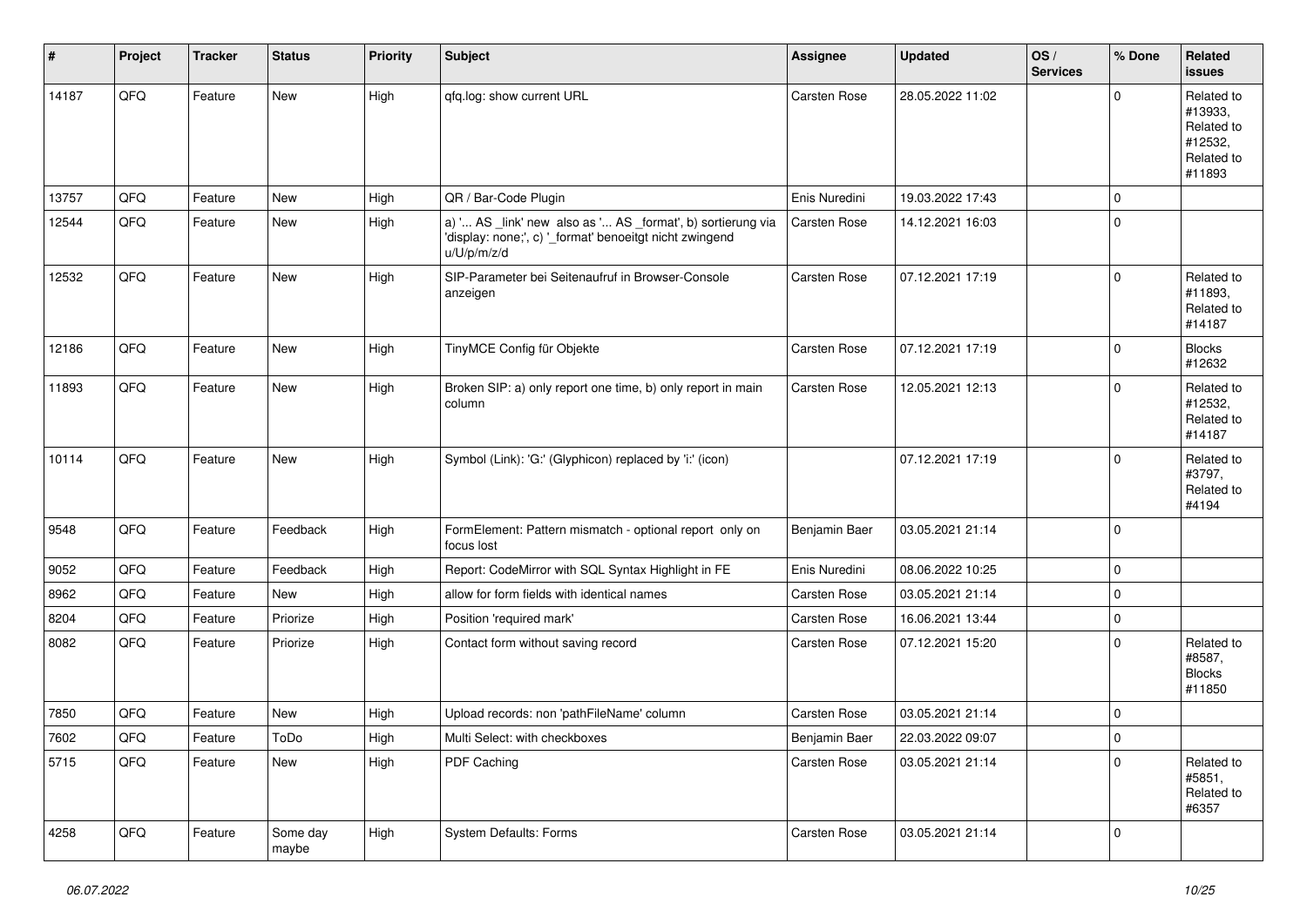| $\vert$ # | Project | <b>Tracker</b> | <b>Status</b>     | <b>Priority</b> | <b>Subject</b>                                                                               | Assignee               | <b>Updated</b>   | OS/<br><b>Services</b> | % Done         | Related<br>issues                                                                                                                                                     |
|-----------|---------|----------------|-------------------|-----------------|----------------------------------------------------------------------------------------------|------------------------|------------------|------------------------|----------------|-----------------------------------------------------------------------------------------------------------------------------------------------------------------------|
| 3990      | QFQ     | Feature        | Some day<br>maybe | High            | custom class definition: add space automatically                                             | Carsten Rose           | 03.05.2021 21:14 |                        | $\Omega$       |                                                                                                                                                                       |
| 3967      | QFQ     | Feature        | Some day<br>maybe | High            | Report: Checkbox, Radio, Dropdown, Input welches ohne<br>Submit funktioniert - 'Inline-Form' | Carsten Rose           | 03.05.2021 21:14 |                        | $\overline{0}$ |                                                                                                                                                                       |
| 3848      | QFO     | Feature        | Some day<br>maybe | High            | Antivirus check fuer Upload files in qfq?                                                    | Carsten Rose           | 03.05.2021 21:14 |                        | $\pmb{0}$      | Related to<br>#4131                                                                                                                                                   |
| 3727      | QFQ     | Feature        | <b>New</b>        | High            | Security: Session Hijacking erschweren                                                       | Carsten Rose           | 03.05.2021 21:14 |                        | $\mathbf 0$    |                                                                                                                                                                       |
| 14376     | QFQ     | Feature        | <b>New</b>        | Normal          | QFQ Bootstrap: if missing, create stored procedures                                          | Enis Nuredini          | 19.06.2022 16:37 |                        | $\mathbf 0$    |                                                                                                                                                                       |
| 14371     | QFQ     | Feature        | Priorize          | Normal          | <b>LDAP via REPORT</b>                                                                       | Carsten Rose           | 19.06.2022 16:37 |                        | $\mathbf 0$    |                                                                                                                                                                       |
| 14320     | QFQ     | Feature        | In Progress       | Normal          | Allow specific HTML Tags and Attributes: general, TinyMCE                                    | Enis Nuredini          | 04.07.2022 14:09 |                        | $\Omega$       | Related to<br>#12664,<br>Related to<br>#12039,<br>Related to<br>#11702,<br>Related to<br>#7239,<br>Related to<br>#3708,<br>Related to<br>#3646,<br>Related to<br>#880 |
| 14290     | QFQ     | Feature        | Priorize          | Normal          | FormEditor: Show Table Definition                                                            | Carsten Rose           | 19.06.2022 16:37 |                        | $\mathbf 0$    |                                                                                                                                                                       |
| 14227     | QFQ     | Feature        | <b>New</b>        | Normal          | Selenium Konkurrenz: cypress.io                                                              | Enis Nuredini          | 28.05.2022 11:02 |                        | $\mathbf 0$    |                                                                                                                                                                       |
| 14185     | QFQ     | Feature        | New               | Normal          | External/Autocron.php - better suitable directory                                            | Support: System        | 28.05.2022 11:03 |                        | $\mathbf 0$    |                                                                                                                                                                       |
| 14090     | QFQ     | Feature        | New               | Normal          | Nützliche _script funktionen                                                                 | Carsten Rose           | 28.05.2022 11:03 |                        | $\mathbf 0$    |                                                                                                                                                                       |
| 14028     | QFQ     | Feature        | <b>New</b>        | Normal          | Required notification: visual nicer                                                          | Enis Nuredini          | 28.05.2022 11:01 |                        | $\mathbf 0$    |                                                                                                                                                                       |
| 13945     | QFQ     | Feature        | <b>New</b>        | Normal          | As _link: content before/after link                                                          | Enis Nuredini          | 28.05.2022 11:01 |                        | $\Omega$       | Related to<br>#12262                                                                                                                                                  |
| 13900     | QFQ     | Feature        | Priorize          | Normal          | Selenium: Check das Cookie/PDF funktioniert                                                  | Enis Nuredini          | 25.03.2022 12:45 |                        | $\mathbf 0$    |                                                                                                                                                                       |
| 13843     | QFQ     | Feature        | <b>New</b>        | Normal          | Create JWT via QFQ                                                                           | Carsten Rose           | 19.03.2022 17:42 |                        | $\Omega$       |                                                                                                                                                                       |
| 13841     | QFQ     | Feature        | <b>New</b>        | Normal          | Create PDF via iText - evaluate                                                              | Carsten Rose           | 19.03.2022 17:42 |                        | l 0            |                                                                                                                                                                       |
| 13700     | QFQ     | Feature        | New               | Normal          | Redesign qfq.io Seite                                                                        | Carsten Rose           | 19.03.2022 17:43 |                        | $\mathbf 0$    |                                                                                                                                                                       |
| 13609     | QFQ     | Feature        | New               | Normal          | QFQ Introduction: Seite aufloesen                                                            | Philipp<br>Gröbelbauer | 28.05.2022 11:02 |                        | $\mathbf 0$    |                                                                                                                                                                       |
| 13608     | QFQ     | Feature        | Some day<br>maybe | Normal          | Automatic Browser Language Redirect                                                          | Enis Nuredini          | 17.06.2022 08:35 |                        | $\Omega$       |                                                                                                                                                                       |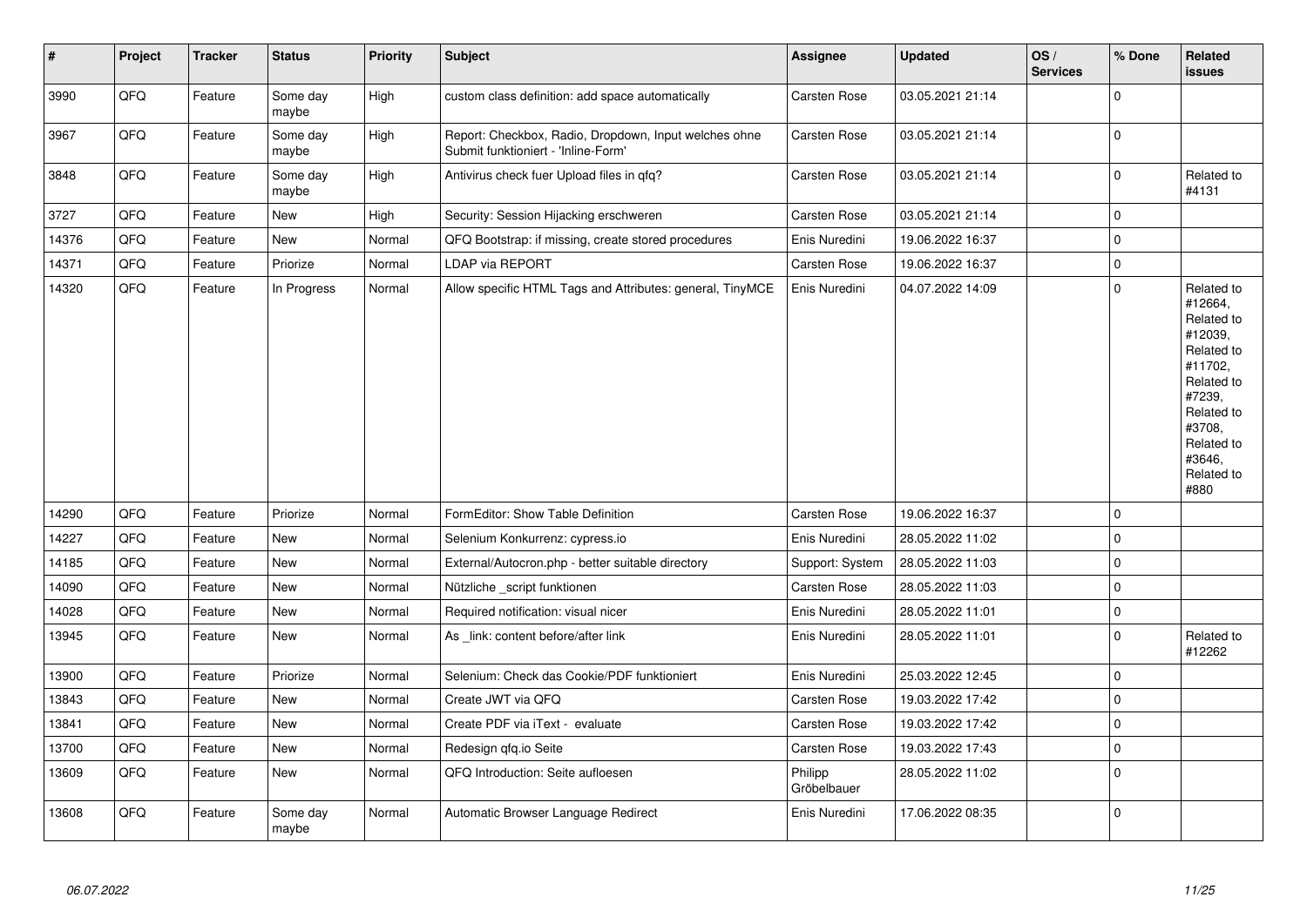| $\vert$ # | Project | <b>Tracker</b> | <b>Status</b>              | <b>Priority</b> | <b>Subject</b>                                                                              | <b>Assignee</b> | <b>Updated</b>   | OS/<br><b>Services</b> | % Done      | Related<br>issues                                                     |
|-----------|---------|----------------|----------------------------|-----------------|---------------------------------------------------------------------------------------------|-----------------|------------------|------------------------|-------------|-----------------------------------------------------------------------|
| 13566     | QFQ     | Feature        | Ready to sync<br>(develop) | Normal          | Delete config-example.qfq.php file                                                          | Carsten Rose    | 23.12.2021 09:25 |                        | $\Omega$    |                                                                       |
| 13467     | QFQ     | Feature        | New                        | Normal          | ChangeLog Generator                                                                         | Carsten Rose    | 19.03.2022 17:46 |                        | $\mathbf 0$ | Related to<br>#11460                                                  |
| 13354     | QFQ     | Feature        | <b>New</b>                 | Normal          | Using Websocket in QFQ                                                                      | Carsten Rose    | 05.07.2022 16:26 |                        | $\Omega$    | Related to<br>#11076                                                  |
| 12679     | QFQ     | Feature        | <b>New</b>                 | Normal          | tablesorter: custom column width                                                            | Carsten Rose    | 16.06.2021 11:10 |                        | 0           |                                                                       |
| 12664     | QFQ     | Feature        | <b>New</b>                 | Normal          | TinyMCE: report/remove malicous HTML/JS Code                                                | Carsten Rose    | 19.03.2022 17:47 |                        | $\Omega$    | Related to<br>#14320                                                  |
| 12611     | QFQ     | Feature        | Some day<br>maybe          | Normal          | Refactoring: Bootstrap with Lazy Loading                                                    | Carsten Rose    | 08.06.2022 10:37 |                        | $\Omega$    | Related to<br>#12490,<br>Related to<br>#10013,<br>Related to<br>#7732 |
| 12603     | QFQ     | Feature        | <b>New</b>                 | Normal          | Dropdown (Select), Radio, checkbox:<br>itemListAlways={{!SELECT key, value}}                | Carsten Rose    | 19.03.2022 17:47 |                        | 0           |                                                                       |
| 12556     | QFQ     | Feature        | New                        | Normal          | Pills Title: colored = static or dynamic on allrequiredgiven                                | Benjamin Baer   | 19.03.2022 17:49 |                        | $\mathbf 0$ |                                                                       |
| 12504     | QFQ     | Feature        | Priorize                   | Normal          | sgl.log: report fe.id                                                                       | Carsten Rose    | 05.05.2021 22:09 |                        | $\mathbf 0$ |                                                                       |
| 12503     | QFQ     | Feature        | Priorize                   | Normal          | Detect dangerous UPDATE statement with missing WHERE                                        | Carsten Rose    | 05.05.2021 22:09 |                        | $\mathbf 0$ |                                                                       |
| 12490     | QFQ     | Feature        | New                        | Normal          | Loading Plugins in QFQ - see what tinymce does. (lazy<br>loading)                           | Benjamin Baer   | 08.06.2022 10:37 |                        | 0           | Related to<br>#12611,<br>Related to<br>#10013,<br>Related to<br>#7732 |
| 12480     | QFQ     | Feature        | <b>New</b>                 | Normal          | If QFQ upgrade is running, block further request                                            | Carsten Rose    | 03.05.2021 20:45 |                        | $\mathbf 0$ |                                                                       |
| 12477     | QFQ     | Feature        | New                        | Normal          | Support for refactoring: Form, FormElement, diverse<br>Tabellen/Spalten, tt-content Records | Carsten Rose    | 03.05.2021 20:45 |                        | $\mathbf 0$ |                                                                       |
| 12476     | QFQ     | Feature        | <b>New</b>                 | Normal          | clearMe: a) should trigger 'dirty', b) sticky on textarea resize                            | Benjamin Baer   | 04.01.2022 08:40 |                        | $\mathbf 0$ | Related to<br>#9528                                                   |
| 12474     | QFQ     | Feature        | <b>New</b>                 | Normal          | Check BaseConfigURL if it is given and the the last char is '/'                             | Carsten Rose    | 03.05.2021 20:45 |                        | $\mathbf 0$ |                                                                       |
| 12465     | QFQ     | Feature        | New                        | Normal          | QFQ Function: use in FE to fill StoreRecord                                                 | Carsten Rose    | 05.05.2021 21:58 |                        | $\mathbf 0$ |                                                                       |
| 12452     | QFQ     | Feature        | Priorize                   | Normal          | BaseURL: alsways with '/' at the end                                                        | Carsten Rose    | 19.06.2022 13:45 |                        | 0           | Related to<br>#10782                                                  |
| 12439     | QFQ     | Feature        | In Progress                | Normal          | TinyMCE Paste from Word & Character Count/Limit                                             | Carsten Rose    | 05.05.2021 22:15 |                        | $\Omega$    |                                                                       |
| 12413     | QFQ     | Feature        | New                        | Normal          | STORE_TYPO3: enhance for {{be_users.email:T}},<br>{{fe users.email:T}}                      | Carsten Rose    | 03.05.2021 20:45 |                        | $\Omega$    | Related to<br>#12412,<br>Related to<br>#10012                         |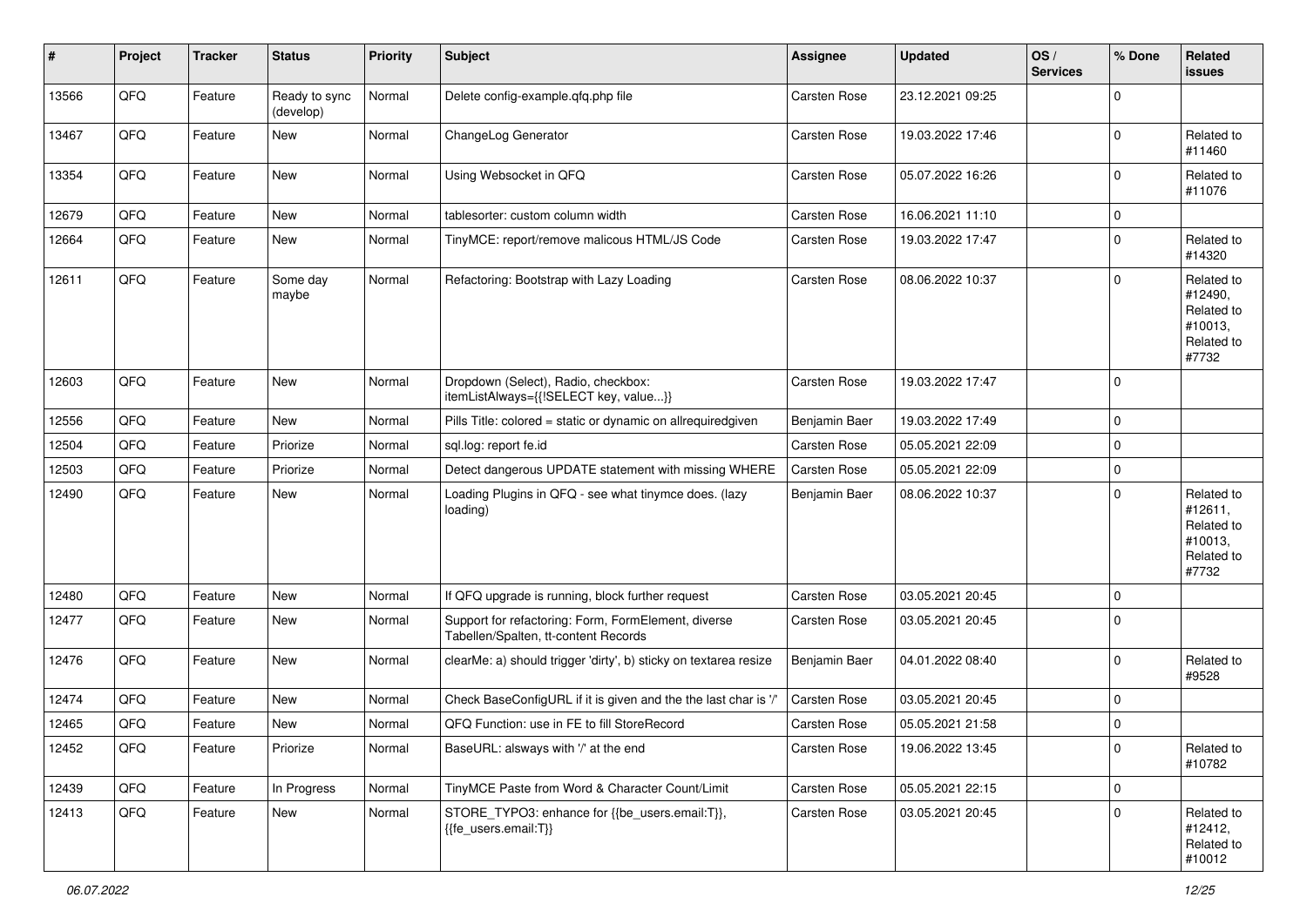| ∦     | Project | <b>Tracker</b> | <b>Status</b>     | <b>Priority</b> | <b>Subject</b>                                                                                                 | <b>Assignee</b>                                        | <b>Updated</b>   | OS/<br><b>Services</b> | % Done      | Related<br><b>issues</b>                                                    |                      |
|-------|---------|----------------|-------------------|-----------------|----------------------------------------------------------------------------------------------------------------|--------------------------------------------------------|------------------|------------------------|-------------|-----------------------------------------------------------------------------|----------------------|
| 12412 | QFQ     | Feature        | New               | Normal          | Action/Escape qualifier 'e' (empty), '0': if given, an empty<br>string (or '0') will be treated as 'not found' | Carsten Rose                                           | 08.05.2021 09:40 |                        |             | Related to<br>#12413,<br>Related to<br>#10012                               |                      |
| 12400 | QFQ     | Feature        | <b>New</b>        | Normal          | Tutorial ist in QFQ Doku, Wird in der Suche gefunden, es gibt<br>aber kein Menupunkt - Inhalt ueberpruefen     | Carsten Rose                                           | 03.05.2021 20:45 |                        | $\Omega$    |                                                                             |                      |
| 12337 | QFQ     | Feature        | Some day<br>maybe | Normal          | Database.php: better caching                                                                                   | Carsten Rose                                           | 16.09.2021 15:10 |                        | $\mathbf 0$ |                                                                             |                      |
| 12330 | QFQ     | Feature        | <b>New</b>        | Normal          | Copy to input field / text area / TinyMCE                                                                      | Carsten Rose                                           | 07.04.2021 09:01 |                        | $\mathbf 0$ |                                                                             |                      |
| 12315 | QFQ     | Feature        | Some day<br>maybe | Normal          | Form History (Diffs) / Backups                                                                                 | Carsten Rose                                           | 16.09.2021 15:10 |                        | 0           |                                                                             |                      |
| 12269 | QFQ     | Feature        | New               | Normal          | 2FA - Login                                                                                                    | Carsten Rose                                           | 03.05.2021 20:45 |                        | $\mathbf 0$ |                                                                             |                      |
| 12262 | QFQ     | Feature        | ToDo              | Normal          | Form buttons on top: more customable                                                                           | Enis Nuredini                                          | 17.06.2022 10:44 |                        | $\Omega$    | Related to<br>#13945, Has<br>duplicate<br>#4046, Has<br>duplicate<br>#10080 |                      |
| 12163 | QFQ     | Feature        | <b>New</b>        | Normal          | Checkbox: table wrap                                                                                           | Carsten Rose                                           | 03.05.2021 20:51 |                        | $\Omega$    |                                                                             |                      |
| 12162 | QFQ     | Feature        | New               | Normal          | FE.type=sendmail: personalized mailing (several mails) via<br>template                                         | Carsten Rose                                           | 03.05.2021 20:45 |                        | $\Omega$    |                                                                             |                      |
| 12156 | QFQ     | Feature        | New               | Normal          | Form: Optional disable 'leave page'                                                                            |                                                        | 03.05.2021 20:45 |                        | $\Omega$    |                                                                             |                      |
| 12146 | QFQ     | Feature        | <b>New</b>        | Normal          | Autocron Job: Anzeigen wann der naechste Job ausgefuehrt<br>wird, resp das er nicht ausgefuehrt wird           | <b>Carsten Rose</b>                                    | 15.03.2021 15:23 |                        | $\mathbf 0$ |                                                                             |                      |
| 12135 | QFQ     | Feature        | <b>New</b>        | Normal          | Subrecord: Notiz                                                                                               |                                                        | 24.04.2021 16:58 |                        | $\Omega$    |                                                                             |                      |
| 12119 | QFQ     | Feature        | <b>New</b>        | Normal          | AS paged: error message missing if there ist no 'r' argument.                                                  | Carsten Rose                                           | 03.05.2021 20:51 |                        | 0           |                                                                             |                      |
| 12109 | QFQ     | Feature        | <b>New</b>        | Normal          | Donwload Link: Plain, SIP, Persistent Link, Peristent SIP -<br>new notation                                    | Carsten Rose                                           | 03.05.2021 20:45 |                        | $\Omega$    | Related to<br>#12085                                                        |                      |
| 12039 | QFQ     | Feature        | New               | Normal          | Missing htmlSpecialChar() in pre processing on form submit                                                     |                                                        | 18.02.2021 00:09 |                        | $\Omega$    | Related to<br>#14320                                                        |                      |
| 12038 | QFQ     | Feature        | New               | Normal          | a) STORE_VAR: filenameOnlyStripUniq, b) SP:<br>QSTRIPUNIQ()                                                    |                                                        | 17.02.2021 23:55 |                        | l 0         |                                                                             |                      |
| 12024 | QFQ     | Feature        | <b>New</b>        | Normal          | Excel Export: text columns by default decode<br>htmlspeciachar()                                               | Carsten Rose                                           | 17.02.2021 23:55 |                        | $\Omega$    | Related to<br>#12022                                                        |                      |
| 12023 | QFG     | Feature        | New               | Normal          | MySQL Stored Precdure: QDECODESPECIALCHAR()                                                                    | Carsten Rose                                           | 16.02.2021 11:16 |                        | $\mathbf 0$ | Related to<br>#12022                                                        |                      |
| 11980 | QFQ     | Feature        | In Progress       | Normal          | protected verzeichnis MUSS geschützt werden                                                                    | Carsten Rose                                           | 07.09.2021 13:30 |                        | $\mathbf 0$ |                                                                             |                      |
| 11955 | QFQ     | Feature        | <b>New</b>        | Normal          | subrecord: new title option to set <th> attributes - e.g. to<br/>customize tablesorter options.</th>           | attributes - e.g. to<br>customize tablesorter options. | Carsten Rose     | 03.05.2021 20:47       |             | 0                                                                           | Related to<br>#11775 |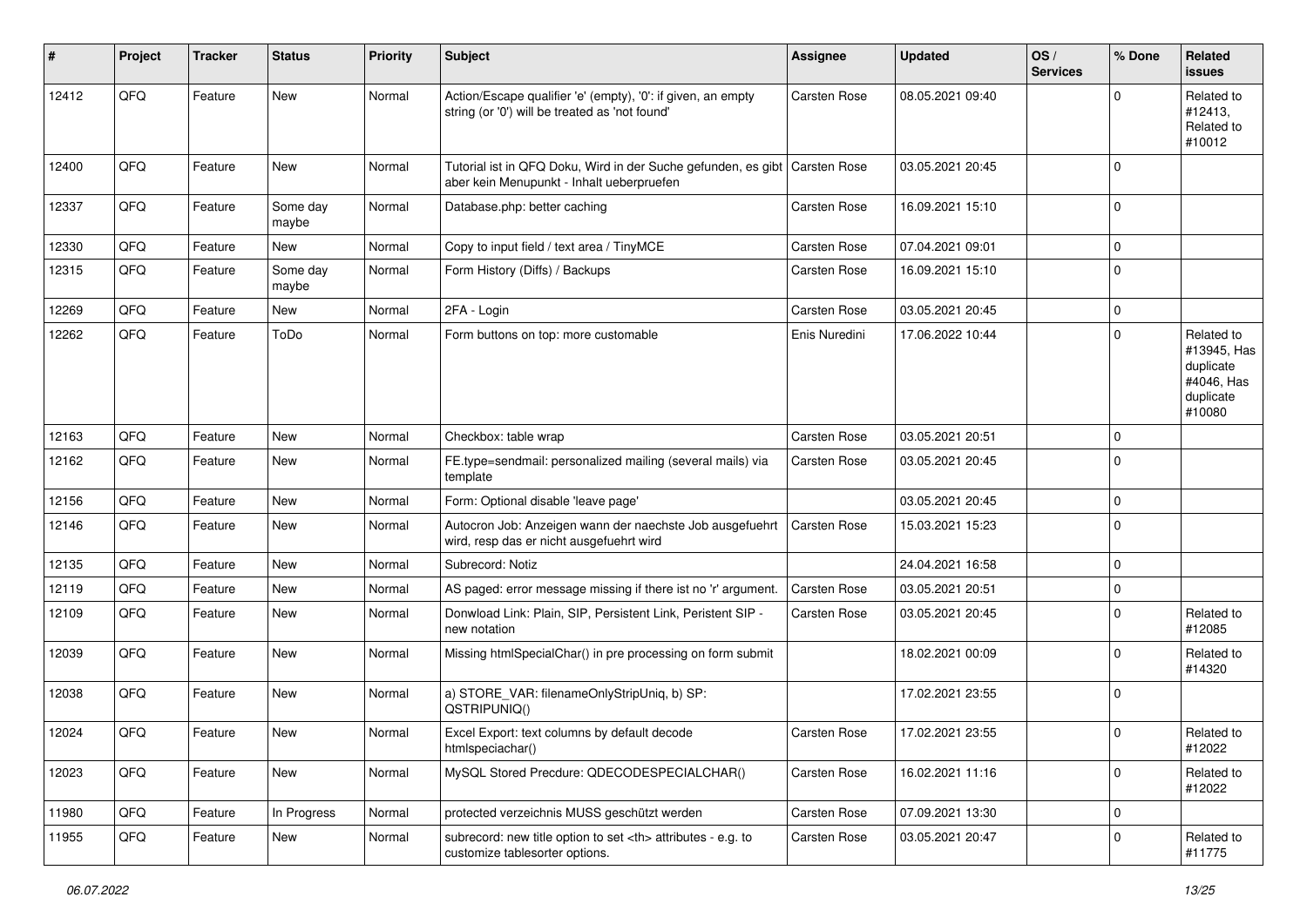| #     | Project | <b>Tracker</b> | <b>Status</b>     | <b>Priority</b> | <b>Subject</b>                                                                        | <b>Assignee</b>     | <b>Updated</b>   | OS/<br><b>Services</b> | % Done         | Related<br>issues                            |
|-------|---------|----------------|-------------------|-----------------|---------------------------------------------------------------------------------------|---------------------|------------------|------------------------|----------------|----------------------------------------------|
| 11892 | QFQ     | Feature        | <b>New</b>        | Normal          | tablesorter: columns with links are hard to order - new<br>qualifier 'Y: <ord>'</ord> | Enis Nuredini       | 23.03.2022 09:22 |                        | $\Omega$       |                                              |
| 11775 | QFQ     | Feature        | <b>New</b>        | Normal          | Subrecord Tooltip pro Feld                                                            | Carsten Rose        | 18.12.2020 15:22 |                        | $\mathbf 0$    | Related to<br>#11955                         |
| 11747 | QFQ     | Feature        | New               | Normal          | Maintenance Page with Redirect                                                        | Carsten Rose        | 03.05.2021 20:47 |                        | $\Omega$       | Related to<br>#11741                         |
| 11716 | QFQ     | Feature        | <b>New</b>        | Normal          | Form an beliebiger Stelle im Report anzeigen                                          |                     | 09.12.2020 09:47 |                        | $\Omega$       |                                              |
| 11702 | QFQ     | Feature        | <b>New</b>        | Normal          | HTML Special Char makes no sense for 'allbut' if '&' is<br>forbidden                  | Carsten Rose        | 07.12.2021 16:35 |                        | $\Omega$       | Related to<br>#5112,<br>Related to<br>#14320 |
| 11535 | QFQ     | Feature        | <b>New</b>        | Normal          | Ability to create SQL columns in frontend QFQ forms                                   |                     | 17.11.2020 12:11 |                        | $\mathbf 0$    |                                              |
| 11534 | QFQ     | Feature        | New               | Normal          | Report: Action on selected rows - Table batchprocessing<br>feature                    |                     | 18.11.2020 08:15 |                        | $\mathbf 0$    |                                              |
| 11523 | QFQ     | Feature        | <b>New</b>        | Normal          | Mit dynamic Update erkennen, ob Upload gemacht wurde                                  | Carsten Rose        | 13.11.2020 15:07 |                        | $\Omega$       | Related to<br>#9533                          |
| 11516 | QFQ     | Feature        | <b>New</b>        | Normal          | Multi Page Form (Previous/Next Buttons)                                               | Carsten Rose        | 16.03.2021 17:52 |                        | $\mathbf 0$    |                                              |
| 11504 | QFQ     | Feature        | <b>New</b>        | Normal          | Dynamic Update: Button text update for 'Save',' Close' &<br>'Delete'                  | Carsten Rose        | 12.11.2020 23:44 |                        | $\Omega$       |                                              |
| 11460 | QFQ     | Feature        | New               | Normal          | Easier creation of changelog: gitchangelog                                            | <b>Carsten Rose</b> | 12.06.2021 10:20 |                        | $\mathbf 0$    | Related to<br>#13467                         |
| 11323 | QFQ     | Feature        | Some day<br>maybe | Normal          | Report Frontend Editor Modal + Codemirror                                             | Carsten Rose        | 16.09.2021 15:10 |                        | $\Omega$       | Related to<br>#11036                         |
| 11322 | QFQ     | Feature        | Some day<br>maybe | Normal          | Form Element JSON - (multiline parameter field)                                       | Carsten Rose        | 16.09.2021 15:10 |                        | $\overline{0}$ |                                              |
| 11320 | QFQ     | Feature        | Priorize          | Normal          | Typo3 Version 10 support                                                              | <b>Carsten Rose</b> | 05.05.2021 22:09 |                        | $\mathbf 0$    |                                              |
| 11217 | QFQ     | Feature        | Some day<br>maybe | Normal          | <b>Extend Script Functionality</b>                                                    | Carsten Rose        | 16.09.2021 15:10 |                        | $\overline{0}$ |                                              |
| 11080 | QFQ     | Feature        | <b>New</b>        | Normal          | Send MQTT messages                                                                    | Carsten Rose        | 29.08.2020 19:49 |                        | $\mathbf 0$    |                                              |
| 11076 | QFQ     | Feature        | In Progress       | Normal          | SELECT  AS _websocket                                                                 | Carsten Rose        | 30.08.2020 17:49 |                        | $\mathbf 0$    | Related to<br>#13354                         |
| 11036 | QFQ     | Feature        | Some day<br>maybe | Normal          | inline report editor permissions                                                      | Carsten Rose        | 16.09.2021 15:09 |                        | $\Omega$       | Related to<br>#11323                         |
| 10996 | QFQ     | Feature        | New               | Normal          | Download video via sip: no seek                                                       | Carsten Rose        | 12.08.2020 14:18 |                        | $\Omega$       |                                              |
| 10979 | QFQ     | Feature        | <b>New</b>        | Normal          | Ajax Calls an API - dataReport                                                        | Carsten Rose        | 11.05.2022 12:15 |                        | $\mathbf 0$    |                                              |
| 10976 | QFQ     | Feature        | <b>New</b>        | Normal          | Excel Export Verbesserungen                                                           | <b>Carsten Rose</b> | 06.08.2020 10:56 |                        | $\mathbf 0$    |                                              |
| 10874 | QFQ     | Feature        | New               | Normal          | Erstellen eines Foreign Keys in der Tabelle "FormElement"                             |                     | 13.07.2020 10:11 |                        | $\mathbf 0$    |                                              |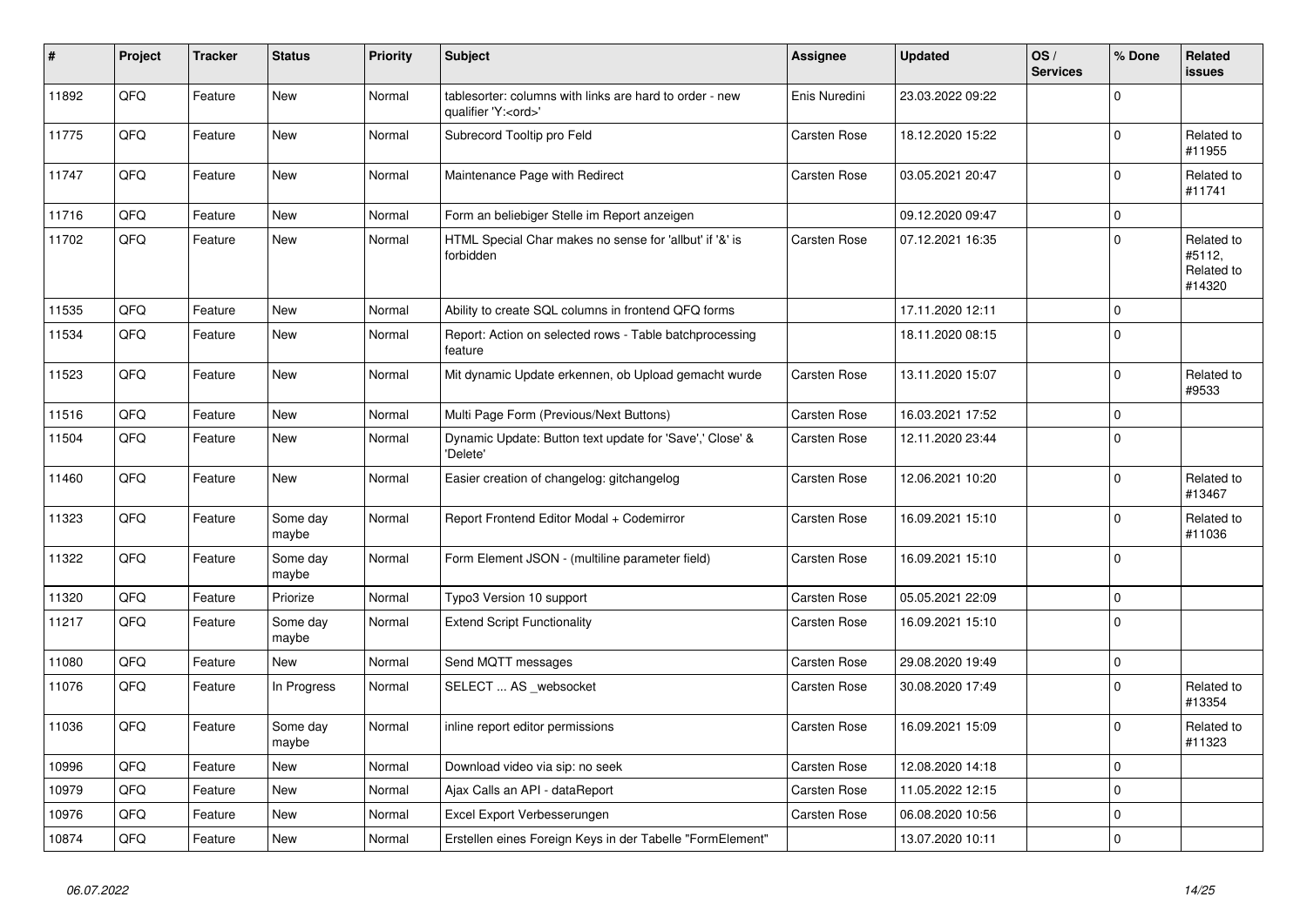| $\sharp$ | Project | <b>Tracker</b> | <b>Status</b>     | <b>Priority</b> | <b>Subject</b>                                                                           | <b>Assignee</b> | <b>Updated</b>   | OS/<br><b>Services</b> | % Done      | Related<br>issues                                                     |
|----------|---------|----------------|-------------------|-----------------|------------------------------------------------------------------------------------------|-----------------|------------------|------------------------|-------------|-----------------------------------------------------------------------|
| 10819    | QFQ     | Feature        | New               | Normal          | Persistent SIP - second try                                                              | Carsten Rose    | 29.06.2020 23:02 |                        | $\Omega$    | Related to<br>#6261                                                   |
| 10782    | QFQ     | Feature        | Feedback          | Normal          | Tiny MCE: Image Upload                                                                   | Enis Nuredini   | 16.05.2022 23:16 |                        | $\mathbf 0$ | Related to<br>#12452                                                  |
| 10763    | QFQ     | Feature        | New               | Normal          | form accessed and submitted despite logout?                                              |                 | 16.06.2020 11:43 |                        | $\Omega$    |                                                                       |
| 10745    | QFQ     | Feature        | Some day<br>maybe | Normal          | <b>Tablesorter Excel Export</b>                                                          | Carsten Rose    | 16.09.2021 15:09 |                        | $\Omega$    |                                                                       |
| 10738    | QFQ     | Feature        | Some day<br>maybe | Normal          | CORS headers for external API requests                                                   |                 | 10.06.2020 14:00 |                        | $\Omega$    |                                                                       |
| 10716    | QFQ     | Feature        | Some day<br>maybe | Normal          | Business Logic mit Externen Skripten                                                     | Carsten Rose    | 16.09.2021 15:10 |                        | $\mathbf 0$ | Related to<br>#10713,<br>Related to<br>#8217                          |
| 10714    | QFQ     | Feature        | New               | Normal          | multi Table Form                                                                         | Carsten Rose    | 16.03.2021 18:44 |                        | $\Omega$    |                                                                       |
| 10593    | QFQ     | Feature        | New               | Normal          | label2: text behind input element                                                        | Carsten Rose    | 16.05.2020 10:57 |                        | $\mathbf 0$ |                                                                       |
| 10569    | QFQ     | Feature        | Priorize          | Normal          | link blank more safe                                                                     | Enis Nuredini   | 25.03.2022 12:44 |                        | $\mathbf 0$ |                                                                       |
| 10463    | QFQ     | Feature        | New               | Normal          | Report_link: expliztes setzen von HTML Tags (Bedarf fuer<br>'data-selenium' & 'id')      | Enis Nuredini   | 23.03.2022 09:23 |                        | $\Omega$    | Related to<br>#7648                                                   |
| 10443    | QFQ     | Feature        | In Progress       | Normal          | Konzept_api / _live                                                                      | Carsten Rose    | 07.05.2020 09:39 |                        | $\Omega$    |                                                                       |
| 10384    | QFQ     | Feature        | New               | Normal          | Parameter Exchange QFQ Instances                                                         |                 | 07.05.2020 09:38 |                        | 0           |                                                                       |
| 10345    | QFQ     | Feature        | New               | Normal          | Templates - Patterns QFQ Style                                                           |                 | 03.05.2021 21:01 |                        | $\Omega$    | Related to<br>#10713                                                  |
| 10124    | QFQ     | Feature        | Feedback          | Normal          | qfq AAI-Login                                                                            | Karin Niffeler  | 07.05.2020 09:36 |                        | $\mathbf 0$ |                                                                       |
| 10119    | QFQ     | Feature        | New               | Normal          | Dropdown (selectlist) & TypeAhead: format and catagorize list                            | Carsten Rose    | 07.05.2020 09:36 |                        | $\Omega$    |                                                                       |
| 10116    | QFQ     | Feature        | Some day<br>maybe | Normal          | TypeAhead: Tag - show inside 'input' element                                             | Carsten Rose    | 16.09.2021 15:09 |                        | $\Omega$    |                                                                       |
| 10095    | QFQ     | Feature        | Some day<br>maybe | Normal          | Generic Gitlab Integration into QFQ                                                      | Carsten Rose    | 16.09.2021 15:10 |                        | $\Omega$    |                                                                       |
| 10080    | QFQ     | Feature        | New               | Normal          | Popup on 'save' / 'close': configure dialog (answer<br>yes/no/cancle/)                   | Carsten Rose    | 28.03.2021 20:52 |                        | 0           | Is duplicate<br>of #12262                                             |
| 10015    | QFQ     | Feature        | Priorize          | Normal          | Monospace in Textarea                                                                    | Carsten Rose    | 03.02.2020 13:40 |                        | $\Omega$    |                                                                       |
| 10014    | QFQ     | Feature        | New               | Normal          | Manual.rst: describe behaviour and process order of<br>fillStoreVar, slaveId, sqlBefore, | Carsten Rose    | 01.02.2020 22:31 |                        | l 0         |                                                                       |
| 10013    | QFQ     | Feature        | Some day<br>maybe | Normal          | FE.typ=editor: CodeMirror                                                                | Carsten Rose    | 08.06.2022 10:37 |                        | $\mathbf 0$ | Related to<br>#12611,<br>Related to<br>#12490,<br>Related to<br>#7732 |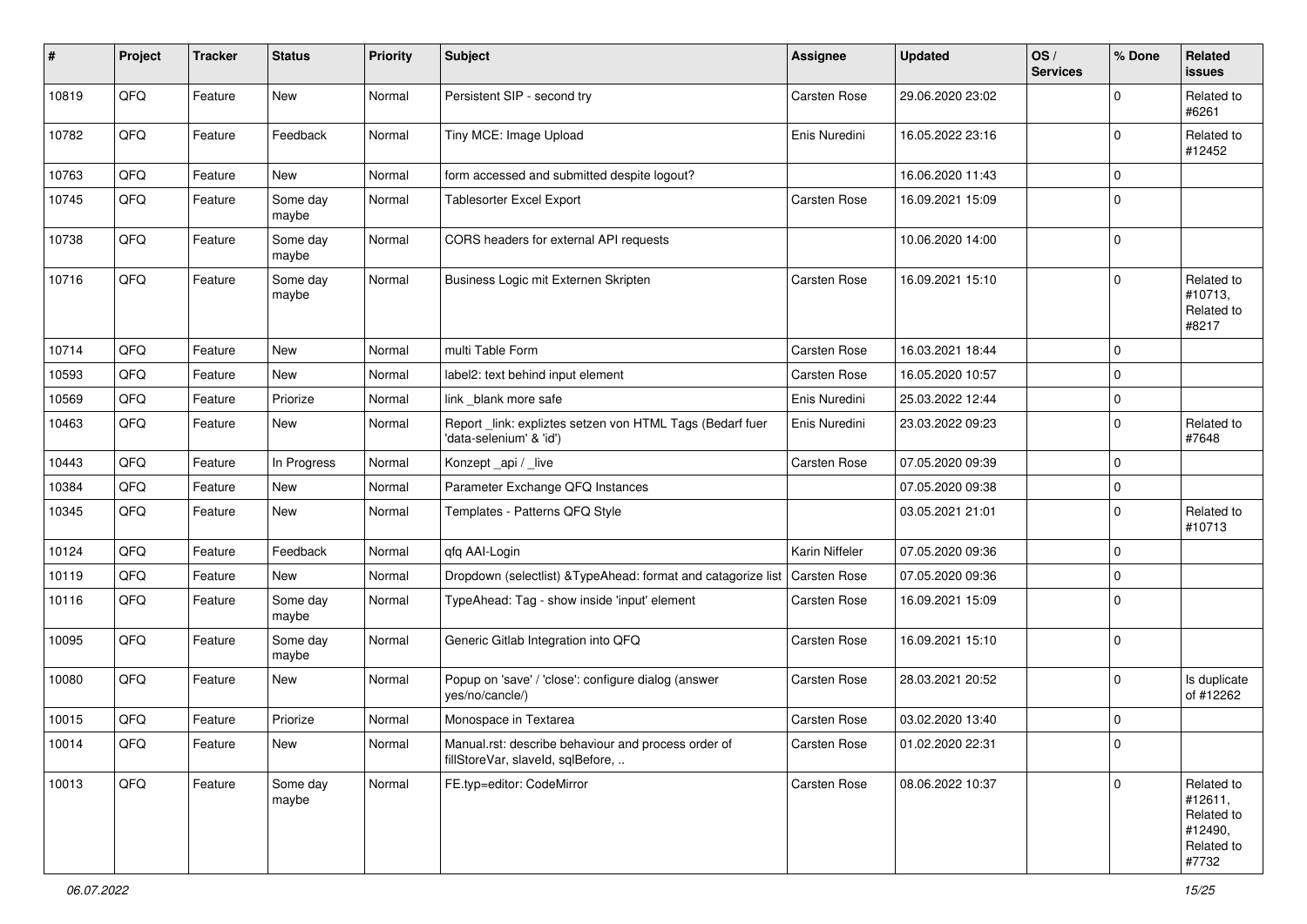| #     | Project | <b>Tracker</b> | <b>Status</b>     | <b>Priority</b> | <b>Subject</b>                                                                                                                        | <b>Assignee</b>     | <b>Updated</b>   | OS/<br><b>Services</b> | % Done         | Related<br><b>issues</b>                                               |
|-------|---------|----------------|-------------------|-----------------|---------------------------------------------------------------------------------------------------------------------------------------|---------------------|------------------|------------------------|----------------|------------------------------------------------------------------------|
| 10012 | QFQ     | Feature        | Priorize          | Normal          | redirectAllMailTo: {{beEmail:T}}                                                                                                      | <b>Carsten Rose</b> | 08.05.2021 09:54 |                        | $\Omega$       | Related to<br>#12412,<br>Related to<br>#12413,<br>Related to<br>#10011 |
| 10011 | QFQ     | Feature        | Priorize          | Normal          | Offer new STORE TYPO3 Variable 'beUser', 'beEmail'                                                                                    | Carsten Rose        | 08.05.2021 09:51 |                        | $\Omega$       | Related to<br>#10012,<br>Related to<br>#12511                          |
| 10005 | QFQ     | Feature        | Priorize          | Normal          | Report / special column name:  AS calendar                                                                                            | <b>Carsten Rose</b> | 03.06.2020 17:28 |                        | $\overline{0}$ |                                                                        |
| 10003 | QFQ     | Feature        | Priorize          | Normal          | fieldset: stronger visualize group                                                                                                    | Benjamin Baer       | 12.02.2020 08:13 |                        | $\Omega$       |                                                                        |
| 9983  | QFQ     | Feature        | <b>New</b>        | Normal          | Report Notation: new keyword 'range'                                                                                                  | Carsten Rose        | 01.02.2020 15:55 |                        | $\Omega$       |                                                                        |
| 9968  | QFQ     | Feature        | Priorize          | Normal          | Tooltip in Links for Developer                                                                                                        | Carsten Rose        | 01.02.2020 23:17 |                        | $\Omega$       |                                                                        |
| 9928  | QFQ     | Feature        | Priorize          | Normal          | SpecialColumnName: a) Deprecated: ' AS "_+tag " ', b)<br>New: ' AS "_ <tag1><tag2>"'</tag2></tag1>                                    | Carsten Rose        | 01.02.2020 23:17 |                        | $\Omega$       | Related to<br>#9929                                                    |
| 9927  | QFQ     | Feature        | <b>New</b>        | Normal          | QFQ Update: a) Update nur machen wenn BE User<br>eingeloggt ist., b) Bei Fehler genaue Meldung welcher<br>Updateschritt Probleme hat. | Carsten Rose        | 22.01.2020 12:59 |                        | 0              |                                                                        |
| 9900  | QFQ     | Feature        | Priorize          | Normal          | Generic API Call: tt-content record >> JSON                                                                                           | Carsten Rose        | 01.02.2020 10:13 |                        | $\overline{0}$ |                                                                        |
| 9853  | QFQ     | Feature        | <b>New</b>        | Normal          | Check das SQL / QFQ / Mail Logfile geschrieben wird                                                                                   |                     | 09.01.2020 11:15 |                        | $\Omega$       |                                                                        |
| 9811  | QFQ     | Feature        | <b>New</b>        | Normal          | Report: tag every n'th row                                                                                                            | Carsten Rose        | 01.02.2020 23:22 |                        | $\Omega$       |                                                                        |
| 9781  | QFQ     | Feature        | <b>New</b>        | Normal          | Button: CSS class to make buttons smaller                                                                                             | Carsten Rose        | 01.02.2020 23:22 |                        | $\mathbf 0$    |                                                                        |
| 9777  | QFQ     | Feature        | <b>New</b>        | Normal          | Logging QFQ Variables                                                                                                                 | <b>Carsten Rose</b> | 16.12.2019 17:17 |                        | $\Omega$       |                                                                        |
| 9707  | QFQ     | Feature        | <b>New</b>        | Normal          | SIP security: encode pageld and check pageld on decode                                                                                | Carsten Rose        | 01.02.2020 23:22 |                        | $\overline{0}$ |                                                                        |
| 9706  | QFQ     | Feature        | <b>New</b>        | Normal          | Multi File Upload (hidden template group)                                                                                             | Carsten Rose        | 01.02.2020 23:22 |                        | $\Omega$       | Related to<br>#7521,<br>Related to<br>#5562.<br>Related to<br>#13330   |
| 9704  | QFQ     | Feature        | Some day<br>maybe | Normal          | Thumbnails Generieren beim Splitten von PDF Files                                                                                     | Carsten Rose        | 11.12.2019 16:01 |                        | $\overline{0}$ |                                                                        |
| 9668  | QFQ     | Feature        | Priorize          | Normal          | Form.mode: rename 'hidden' to 'hide'                                                                                                  | Carsten Rose        | 05.05.2021 22:14 |                        | $\Omega$       | Related to<br>#6437                                                    |
| 9602  | QFQ     | Feature        | <b>New</b>        | Normal          | Form definition as JSON                                                                                                               | Carsten Rose        | 01.02.2020 23:21 |                        | $\mathbf 0$    | Related to<br>#9600                                                    |
| 9579  | QFQ     | Feature        | Some day<br>maybe | Normal          | Multiform with Process Row                                                                                                            | Carsten Rose        | 11.12.2019 16:01 |                        | $\Omega$       |                                                                        |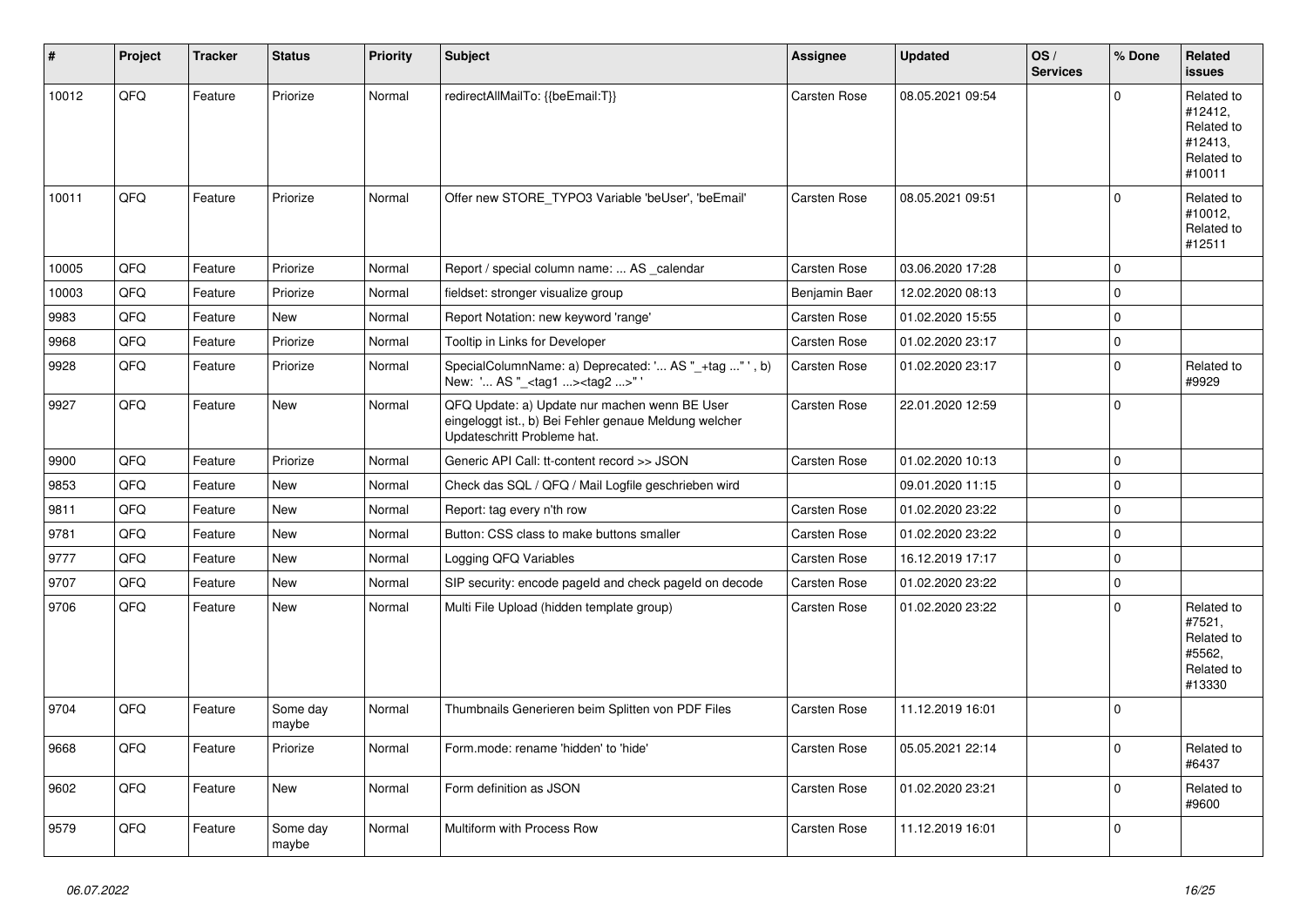| #    | <b>Project</b> | <b>Tracker</b> | <b>Status</b>     | <b>Priority</b> | <b>Subject</b>                                                                                         | <b>Assignee</b> | <b>Updated</b>   | OS/<br><b>Services</b> | % Done      | Related<br>issues   |
|------|----------------|----------------|-------------------|-----------------|--------------------------------------------------------------------------------------------------------|-----------------|------------------|------------------------|-------------|---------------------|
| 9537 | QFQ            | Feature        | New               | Normal          | FormEditor: Edit fieldset in FrontEnd                                                                  | Carsten Rose    | 01.02.2020 23:22 |                        | $\Omega$    |                     |
| 9394 | QFQ            | Feature        | Priorize          | Normal          | REST: allow for non numerical ids in get requests                                                      | Carsten Rose    | 05.05.2021 22:10 |                        | 0           |                     |
| 9352 | QFQ            | Feature        | New               | Normal          | FE 'Native' fire slaveld, sqlAfter, sqlIns                                                             | Carsten Rose    | 01.02.2020 23:22 |                        | $\Omega$    |                     |
| 9348 | QFQ            | Feature        | New               | Normal          | defaultThumbnailSize: pre render thumbnails                                                            | Carsten Rose    | 12.06.2021 09:05 |                        | $\Omega$    |                     |
| 9346 | QFQ            | Feature        | Priorize          | Normal          | beforeSave: check if an upload is given                                                                | Carsten Rose    | 11.06.2021 21:18 |                        | $\Omega$    |                     |
| 9221 | QFQ            | Feature        | New               | Normal          | typeAhead: Zeichenlimite ausschalten                                                                   | Carsten Rose    | 29.06.2022 22:36 |                        | $\Omega$    |                     |
| 9208 | QFQ            | Feature        | New               | Normal          | Manage 'recent' records                                                                                | Carsten Rose    | 01.02.2020 23:22 |                        | 0           |                     |
| 9136 | QFQ            | Feature        | New               | Normal          | Create ZIP files with dynamic PDFs                                                                     | Carsten Rose    | 01.02.2020 23:22 |                        | $\Omega$    |                     |
| 9135 | QFQ            | Feature        | Priorize          | Normal          | Progress Bar generic / replace old hourglass download<br>popup                                         | Benjamin Baer   | 03.01.2022 07:43 |                        | $\Omega$    |                     |
| 9130 | QFQ            | Feature        | Some day<br>maybe | Normal          | tablesorter: Automatic Row numbering / Zeilenummer                                                     | Benjamin Baer   | 01.02.2020 23:22 |                        | $\Omega$    |                     |
| 9129 | QFQ            | Feature        | New               | Normal          | sqlValidate: Message as notification, not as error                                                     | Carsten Rose    | 01.02.2020 23:22 |                        | $\Omega$    | Related to<br>#9128 |
| 9128 | QFQ            | Feature        | New               | Normal          | Error Message: not replaced variables- a) replace back to '{',<br>b) underline                         | Carsten Rose    | 01.02.2020 23:22 |                        | $\Omega$    | Related to<br>#9129 |
| 8975 | QFQ            | Feature        | New               | Normal          | Report Notation: 2.0                                                                                   | Carsten Rose    | 01.02.2020 23:22 |                        | $\Omega$    | Related to<br>#8963 |
| 8963 | QFQ            | Feature        | Priorize          | Normal          | Setting values in a store: flexible way                                                                | Carsten Rose    | 05.05.2021 22:10 |                        | $\Omega$    | Related to<br>#8975 |
| 8894 | QFQ            | Feature        | Some day<br>maybe | Normal          | Documentation Tags Usable in QFQ Application                                                           | Carsten Rose    | 11.12.2019 16:01 |                        | $\Omega$    |                     |
| 8892 | QFQ            | Feature        | Some day<br>maybe | Normal          | Display and Edit SQL Comments in Form Editor                                                           | Carsten Rose    | 11.12.2019 16:01 |                        | $\Omega$    |                     |
| 8806 | QFQ            | Feature        | New               | Normal          | SQL Function nl2br                                                                                     | Carsten Rose    | 01.02.2020 23:22 |                        | $\mathbf 0$ |                     |
| 8719 | QFQ            | Feature        | New               | Normal          | extraButtonLock: add support for 0/1                                                                   | Carsten Rose    | 01.02.2020 23:22 |                        | $\mathbf 0$ |                     |
| 8702 | QFQ            | Feature        | New               | Normal          | Load Record which is locked: missing user info                                                         | Carsten Rose    | 11.12.2019 16:16 |                        |             | Related to<br>#9789 |
| 8586 | QFQ            | Feature        | Some day<br>maybe | Normal          | QFQ: Enhance Error message for 'record not found'                                                      | Carsten Rose    | 16.09.2021 15:10 |                        | $\Omega$    |                     |
| 8585 | QFQ            | Feature        | Priorize          | Normal          | Enhance Error message for 'unknown form'                                                               | Carsten Rose    | 01.02.2020 10:13 |                        | $\mathbf 0$ |                     |
| 8584 | QFQ            | Feature        | Priorize          | Normal          | FE 'Action' - never assign to Container (except Template<br>Group)                                     | Carsten Rose    | 01.02.2020 10:13 |                        | $\Omega$    |                     |
| 8520 | QFQ            | Feature        | Some day<br>maybe | Normal          | Bring QFQ to Composer                                                                                  | Carsten Rose    | 16.09.2021 15:10 |                        | 0           |                     |
| 8336 | QFQ            | Feature        | New               | Normal          | Form > modified > Close New: a) Optional disable popup, b)<br>custom text, c) mode on save: close stay | Carsten Rose    | 01.02.2020 23:22 |                        | $\mathbf 0$ | Related to<br>#8335 |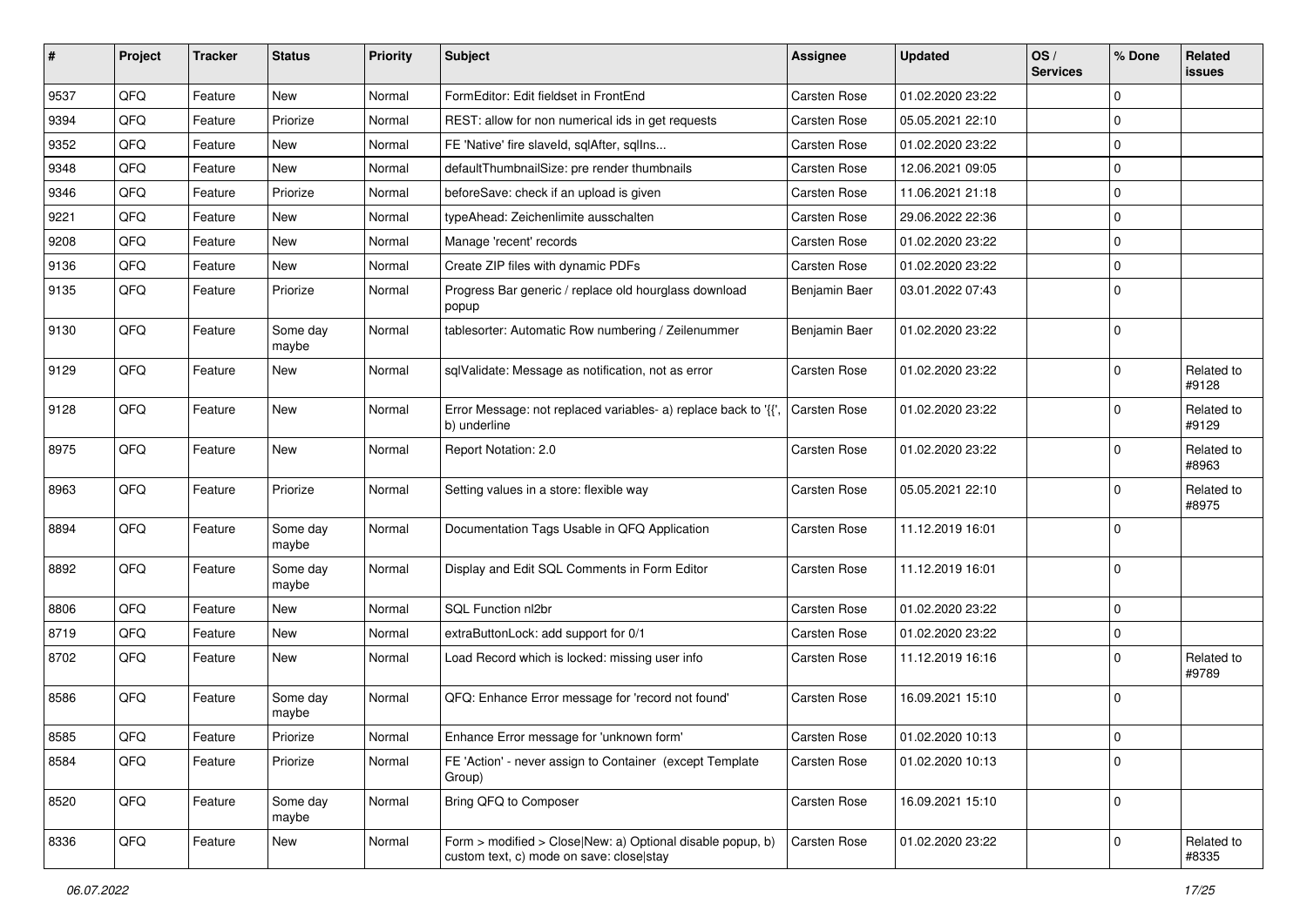| $\sharp$ | Project | <b>Tracker</b> | <b>Status</b>     | <b>Priority</b> | Subject                                                                    | <b>Assignee</b> | <b>Updated</b>   | OS/<br><b>Services</b> | % Done      | Related<br>issues                                                      |
|----------|---------|----------------|-------------------|-----------------|----------------------------------------------------------------------------|-----------------|------------------|------------------------|-------------|------------------------------------------------------------------------|
| 8277     | QFQ     | Feature        | Priorize          | Normal          | fe.parameter.default=                                                      | Carsten Rose    | 01.02.2020 23:17 |                        | $\Omega$    | Related to<br>#8113                                                    |
| 8217     | QFQ     | Feature        | New               | Normal          | if-elseif-else construct                                                   | Carsten Rose    | 16.03.2021 18:41 |                        | $\Omega$    | Related to<br>#10716                                                   |
| 8187     | QFQ     | Feature        | New               | Normal          | Subrecord: enable/hide new button - make new/edit/delete<br>customizeable. | Carsten Rose    | 06.03.2021 18:44 |                        | $\Omega$    | Related to<br>#11326                                                   |
| 8101     | QFQ     | Feature        | Some day<br>maybe | Normal          | Password hash: support further hashing methods                             | Carsten Rose    | 16.09.2021 15:10 |                        | 0           |                                                                        |
| 8089     | QFQ     | Feature        | New               | Normal          | Copy/Paste for FormElements                                                | Carsten Rose    | 01.02.2020 23:22 |                        | $\mathbf 0$ |                                                                        |
| 8056     | QFQ     | Feature        | Some day<br>maybe | Normal          | Termin Organisation (Reservation)                                          |                 | 01.02.2020 23:19 |                        | 0           | Related to<br>#8658                                                    |
| 8044     | QFQ     | Feature        | Priorize          | Normal          | Transaction: a) Form, b) Report                                            | Carsten Rose    | 05.05.2021 22:14 |                        | 0           | Related to<br>#8043                                                    |
| 8034     | QFQ     | Feature        | Priorize          | Normal          | FormElement 'data': 22.22.2222 should not be accepted                      | Carsten Rose    | 01.02.2020 10:13 |                        | $\mathbf 0$ |                                                                        |
| 7965     | QFQ     | Feature        | Priorize          | Normal          | Input type 'text' with visual format - currency                            | Benjamin Baer   | 03.01.2022 07:45 |                        | $\mathbf 0$ |                                                                        |
| 7924     | QFQ     | Feature        | New               | Normal          | Radio/Checkbox with Tooltip                                                | Carsten Rose    | 01.02.2020 23:22 |                        | $\Omega$    |                                                                        |
| 7921     | QFQ     | Feature        | Some day<br>maybe | Normal          | Rest API Export: URL kuerzer machen                                        |                 | 01.02.2020 23:19 |                        | $\Omega$    |                                                                        |
| 7920     | QFQ     | Feature        | New               | Normal          | FE: Syntax Highlight, Zeinlenumbruch                                       | Carsten Rose    | 01.02.2020 10:03 |                        | $\Omega$    |                                                                        |
| 7812     | QFQ     | Feature        | New               | Normal          | FE 'Subrecord' - new option 'subrecordShowFilter',<br>'subrecordPaging'    | Carsten Rose    | 01.02.2020 23:22 |                        | $\Omega$    |                                                                        |
| 7732     | QFQ     | Feature        | Some day<br>maybe | Normal          | Javascript: Lazy Loading der add on libs                                   | Benjamin Baer   | 08.06.2022 10:38 |                        | $\Omega$    | Related to<br>#12611,<br>Related to<br>#12490,<br>Related to<br>#10013 |
| 7730     | QFQ     | Feature        | Priorize          | Normal          | SELECT Box: title in between                                               | Benjamin Baer   | 01.02.2020 23:22 |                        | $\mathbf 0$ |                                                                        |
| 7683     | QFQ     | Feature        | New               | Normal          | Special column names in '{{ SELECT  AS _link }}' should<br>be detected     | Carsten Rose    | 01.02.2020 23:21 |                        | $\Omega$    |                                                                        |
| 7681     | QFQ     | Feature        | <b>New</b>        | Normal          | Optional switch off 'check for modified record'                            | Carsten Rose    | 01.02.2020 23:21 |                        | $\mathbf 0$ |                                                                        |
| 7660     | QFQ     | Feature        | New               | Normal          | IMAP: import mails to DB, move / delete mails                              | Carsten Rose    | 01.02.2020 09:52 |                        | $\mathbf 0$ |                                                                        |
| 7630     | QFQ     | Feature        | Priorize          | Normal          | detailed error message for simple upload                                   | Carsten Rose    | 01.02.2020 10:13 |                        | 0           |                                                                        |
| 7522     | QFQ     | Feature        | Priorize          | Normal          | Inserting default index.html to folder (Avoid Apache Indexing)             | Carsten Rose    | 01.02.2020 10:13 |                        | $\mathbf 0$ |                                                                        |
| 7521     | QFQ     | Feature        | New               | Normal          | TemplateGroup: fe.type=upload                                              | Carsten Rose    | 01.02.2020 23:21 |                        | 0           | Related to<br>#9706                                                    |
| 7520     | QFQ     | Feature        | New               | Normal          | QR Code:  AS _qr ( AS _link)                                               | Carsten Rose    | 01.02.2020 23:22 |                        | 0           |                                                                        |
| 7519     | QFQ     | Feature        | New               | Normal          | Select: Multi                                                              | Carsten Rose    | 01.02.2020 23:22 |                        | $\mathbf 0$ |                                                                        |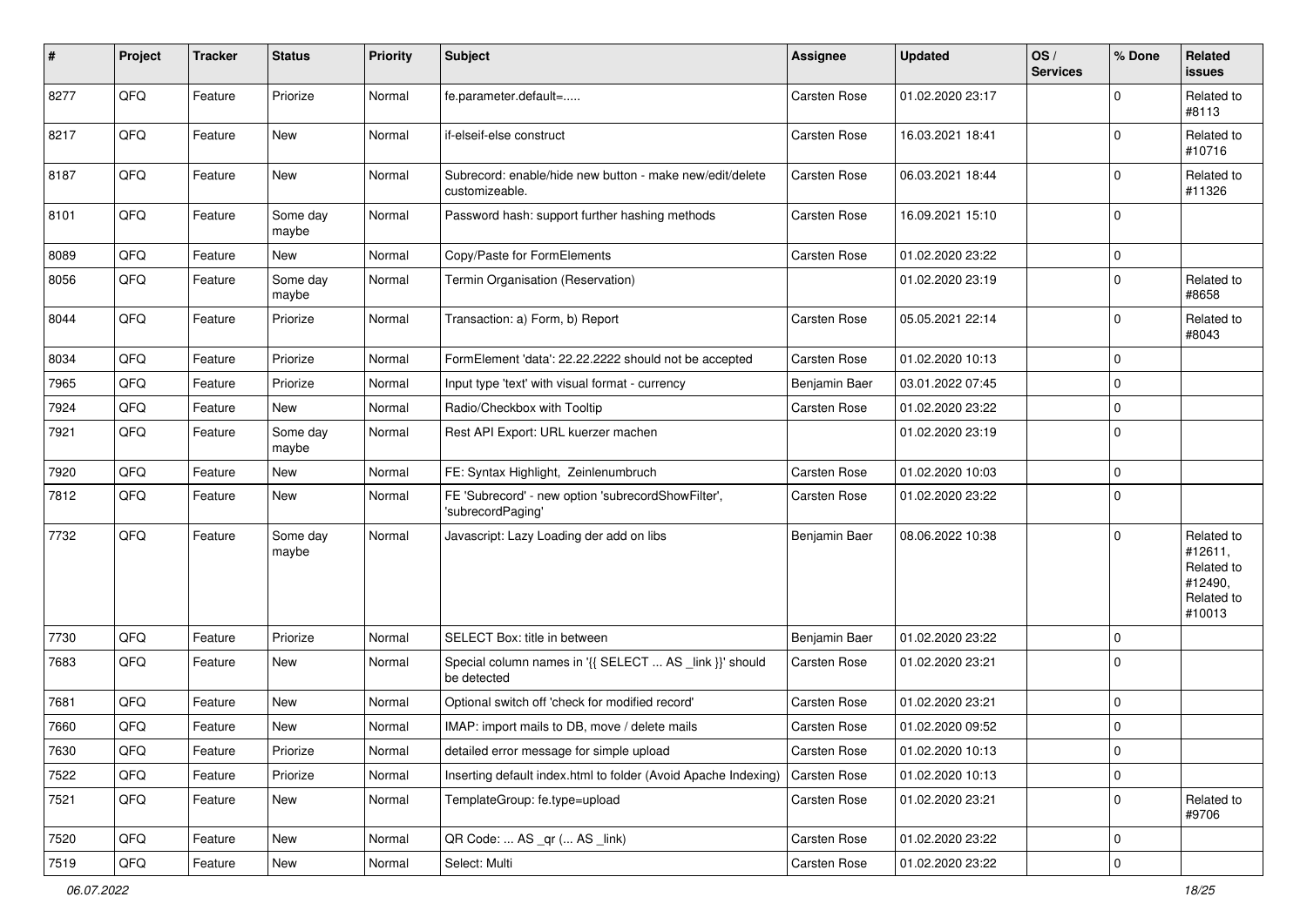| #    | Project | <b>Tracker</b> | <b>Status</b>     | <b>Priority</b> | <b>Subject</b>                                                                                 | <b>Assignee</b>     | <b>Updated</b>   | OS/<br><b>Services</b> | % Done      | Related<br>issues         |
|------|---------|----------------|-------------------|-----------------|------------------------------------------------------------------------------------------------|---------------------|------------------|------------------------|-------------|---------------------------|
| 7481 | QFQ     | Feature        | New               | Normal          | Detect 'BaseUrl' automatically                                                                 | Carsten Rose        | 01.02.2020 23:21 |                        | $\Omega$    |                           |
| 7480 | QFQ     | Feature        | New               | Normal          | Record History (Undo / Redo)                                                                   | Carsten Rose        | 11.12.2019 16:16 |                        | $\Omega$    | Related to<br>#2361       |
| 7453 | QFQ     | Feature        | Some day<br>maybe | Normal          | import / export forms QFQ                                                                      | Carsten Rose        | 16.09.2021 15:10 |                        | 0           |                           |
| 7452 | QFQ     | Feature        | Some day<br>maybe | Normal          | automate deployment new QFQ version                                                            | Carsten Rose        | 16.09.2021 15:10 |                        | 0           |                           |
| 7342 | QFQ     | Feature        | New               | Normal          | add content = hide_this                                                                        | Carsten Rose        | 01.02.2020 23:21 |                        | $\Omega$    |                           |
| 7336 | QFQ     | Feature        | Some day<br>maybe | Normal          | PDF Upload: disallow PDFs with specific Meta information                                       | Carsten Rose        | 11.12.2019 16:01 |                        | 0           |                           |
| 7290 | QFQ     | Feature        | Priorize          | Normal          | FormEditor: title as textarea if LEN(title)>60                                                 | Carsten Rose        | 01.02.2020 10:13 |                        | 0           | Blocked by<br>#7682       |
| 7280 | QFQ     | Feature        | <b>New</b>        | Normal          | recently used table                                                                            | Carsten Rose        | 01.02.2020 23:21 |                        | $\Omega$    |                           |
| 7278 | QFQ     | Feature        | Some day<br>maybe | Normal          | Form: Wert vordefinieren der immer gesetzt wird                                                |                     | 02.05.2021 09:27 |                        | $\Omega$    |                           |
| 7239 | QFQ     | Feature        | New               | Normal          | TinyMCE: html tag whitelist                                                                    | Carsten Rose        | 01.02.2020 23:21 |                        | $\Omega$    | Related to<br>#14320      |
| 7229 | QFQ     | Feature        | Some day<br>maybe | Normal          | New FormElement.type: Button                                                                   |                     | 01.02.2021 12:32 |                        | 0           |                           |
| 7217 | QFQ     | Feature        | Priorize          | Normal          | Download: notice User if `_sip=?` is missing                                                   | <b>Carsten Rose</b> | 01.02.2020 10:13 |                        | 0           |                           |
| 7175 | QFQ     | Feature        | <b>New</b>        | Normal          | Upload: md5 hash as filename                                                                   | Carsten Rose        | 01.02.2020 23:21 |                        | 0           |                           |
| 7119 | QFQ     | Feature        | New               | Normal          | Upload: scaleDownWidth, scaleDownHeight                                                        | Carsten Rose        | 01.02.2020 23:21 |                        | $\mathbf 0$ |                           |
| 7109 | QFQ     | Feature        | <b>New</b>        | Normal          | Dynamic Updates: row/element hide                                                              | Carsten Rose        | 01.02.2020 23:22 |                        | $\Omega$    | Has<br>duplicate<br>#4081 |
| 7108 | QFQ     | Feature        | Some day<br>maybe | Normal          | QFQ Wrap Elements                                                                              |                     | 11.12.2019 16:01 |                        | 0           |                           |
| 7107 | QFQ     | Feature        | Some day<br>maybe | Normal          | Showcase Registration Tool: Anmeldung / Administration :<br>Liste Anmeldungen / Emaileinaldung | Carsten Rose        | 11.12.2019 16:01 |                        | 0           |                           |
| 7106 | QFQ     | Feature        | Some day<br>maybe | Normal          | Beispiel Nummerierung von Rows in Report                                                       |                     | 11.12.2019 16:01 |                        | 0           |                           |
| 7105 | QFQ     | Feature        | Some day<br>maybe | Normal          | Beispiel wie man in einer zweiten Tabelle speichert.                                           |                     | 11.12.2019 16:01 |                        | l 0         |                           |
| 7104 | QFQ     | Feature        | Some day<br>maybe | Normal          | Manual: hint about escaping if '\r' appears in mail body                                       |                     | 11.12.2019 16:01 |                        | 0           |                           |
| 7102 | QFQ     | Feature        | New               | Normal          | Comment sign in report: '#' and '--'                                                           | Carsten Rose        | 01.02.2020 23:21 |                        | 0           |                           |
| 7100 | QFQ     | Feature        | Some day<br>maybe | Normal          | Download: log access, max downloads, time limit                                                |                     | 01.02.2020 23:19 |                        | 0           |                           |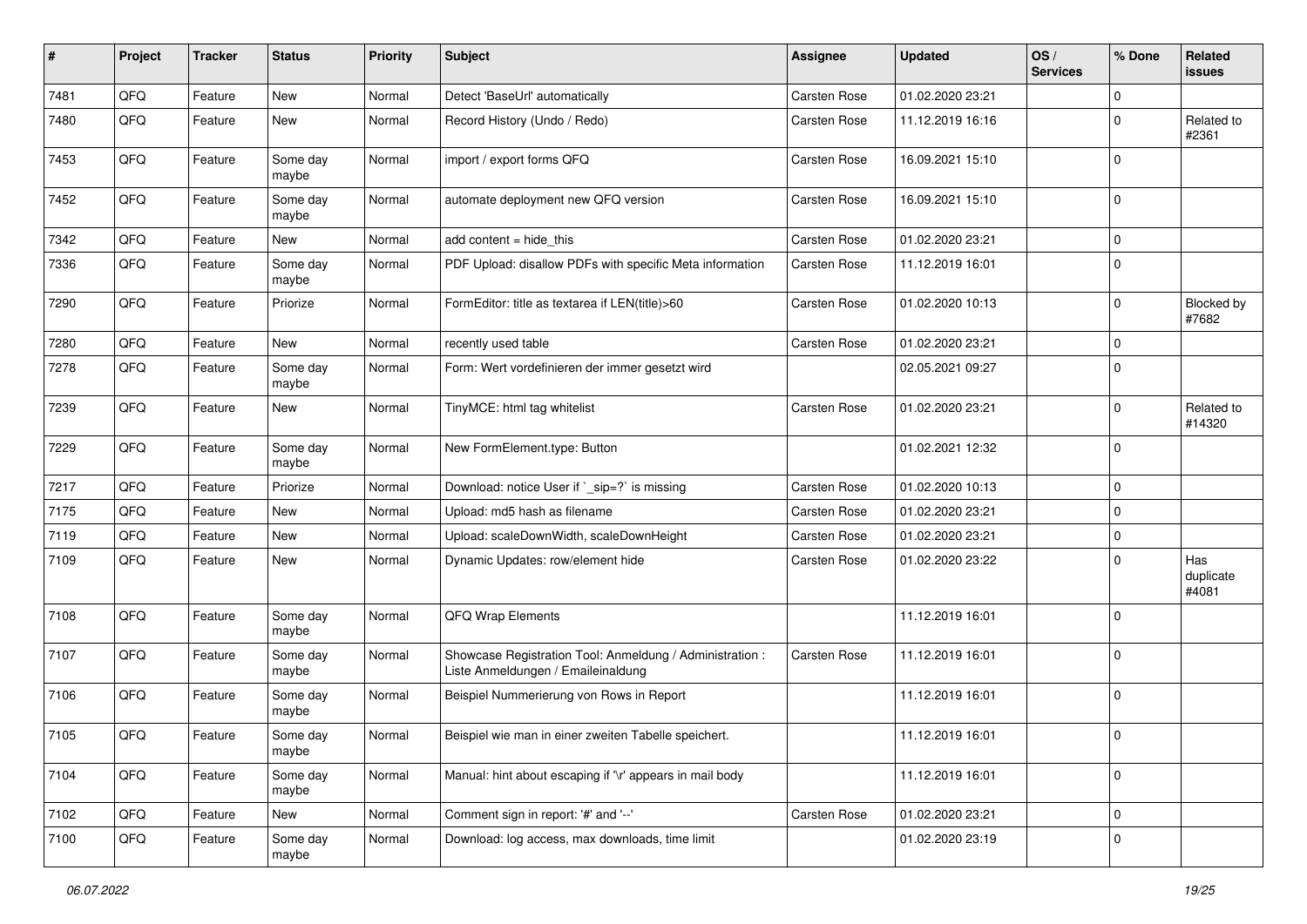| #    | Project | <b>Tracker</b> | <b>Status</b>     | <b>Priority</b> | Subject                                                                                                                    | <b>Assignee</b> | <b>Updated</b>   | OS/<br><b>Services</b> | % Done      | Related<br>issues                           |
|------|---------|----------------|-------------------|-----------------|----------------------------------------------------------------------------------------------------------------------------|-----------------|------------------|------------------------|-------------|---------------------------------------------|
| 7099 | QFQ     | Feature        | <b>New</b>        | Normal          | Redesign FormEditor                                                                                                        | Carsten Rose    | 01.02.2020 23:21 |                        | $\Omega$    |                                             |
| 6998 | QFQ     | Feature        | Priorize          | Normal          | Form: with debug=on show column information as tooltip of<br>column label                                                  | Carsten Rose    | 01.02.2020 10:13 |                        | $\Omega$    |                                             |
| 6992 | QFQ     | Feature        | Some day<br>maybe | Normal          | DB exception: Syntax Highlight                                                                                             |                 | 11.12.2019 16:01 |                        | $\Omega$    | Related to<br>#5450                         |
| 6972 | QFQ     | Feature        | Some day<br>maybe | Normal          | Fabric Clipboard / cross browser tab                                                                                       | Benjamin Baer   | 01.02.2020 23:21 |                        | $\Omega$    |                                             |
| 6970 | QFQ     | Feature        | Some day<br>maybe | Normal          | tablesorter: default fuer 'sortReset' aendern von 'Ctrl' zu 'Alt'                                                          | Benjamin Baer   | 01.02.2020 23:21 |                        | $\Omega$    |                                             |
| 6870 | QFQ     | Feature        | Priorize          | Normal          | Click on '_link' triggers an API call                                                                                      | Benjamin Baer   | 03.01.2022 08:25 |                        | $\mathbf 0$ |                                             |
| 6855 | QFQ     | Feature        | New               | Normal          | With {{feUser:U}}!={{feUser:T}}: Save / Delete: only possible<br>with {{feUserSave:U}}='yes' and '{{feUserDelete:U}}='yes' | Carsten Rose    | 01.02.2020 23:21 |                        | $\Omega$    |                                             |
| 6801 | QFQ     | Feature        | Priorize          | Normal          | Fabric: Maximize / FullIscreen                                                                                             | Benjamin Baer   | 21.03.2022 09:56 |                        | $\Omega$    |                                             |
| 6765 | QFQ     | Feature        | New               | Normal          | Moeglichkeit via QFQ eigene Logs zu schreiben                                                                              | Carsten Rose    | 01.02.2020 23:21 |                        | $\Omega$    |                                             |
| 6723 | QFQ     | Feature        | New               | Normal          | Report QFQ Installation and Version                                                                                        | Carsten Rose    | 12.06.2021 09:07 |                        | $\Omega$    |                                             |
| 6715 | QFQ     | Feature        | Some day<br>maybe | Normal          | Code-Refactoring: dbArray vereinheitlichen                                                                                 | Carsten Rose    | 11.12.2019 16:02 |                        | $\Omega$    |                                             |
| 6704 | QFQ     | Feature        | Some day<br>maybe | Normal          | Upload Mode: Bilder in Notizen rechts sollen aktuellen<br>Upload repräsentieren.                                           |                 | 01.02.2020 23:19 |                        | 0           | Related to<br>#3264                         |
| 6602 | QFQ     | Feature        | New               | Normal          | Formlet: in Report auf Mausklick ein mini-form oeffnen                                                                     | Carsten Rose    | 11.12.2019 16:16 |                        | $\mathbf 0$ |                                             |
| 6594 | QFQ     | Feature        | New               | Normal          | Excel: on download, check if there is a valid sip                                                                          | Carsten Rose    | 01.02.2020 23:21 |                        | $\Omega$    |                                             |
| 6515 | QFQ     | Feature        | Some day<br>maybe | Normal          | Formular: Felder dynamisch ein/ausblenden                                                                                  |                 | 11.12.2019 16:02 |                        | $\Omega$    |                                             |
| 6437 | QFQ     | Feature        | New               | Normal          | Neuer Mode Button bei FormElementen                                                                                        | Carsten Rose    | 01.02.2020 23:21 |                        | $\Omega$    | Related to<br>#9668,<br>Blocked by<br>#9678 |
| 6299 | QFQ     | Feature        | Some day<br>maybe | Normal          | Attack detection: log table with invalid SIP access                                                                        |                 | 11.12.2019 16:02 |                        | $\Omega$    | Related to<br>#3947                         |
| 6292 | QFQ     | Feature        | New               | Normal          | Download: File speichern mit Hash aber original Filename in<br>der Datenbank vermerken fuer Downloads                      | Carsten Rose    | 01.02.2020 23:21 |                        | $\Omega$    |                                             |
| 6289 | QFQ     | Feature        | New               | Normal          | Form: Log                                                                                                                  | Carsten Rose    | 01.02.2020 23:21 |                        | l 0         |                                             |
| 6288 | QFQ     | Feature        | Some day<br>maybe | Normal          | Best Practice: Erklaeren wie man ein Formular ganz in<br>'weiss' erstellen kann                                            |                 | 11.12.2019 16:02 |                        | 0           |                                             |
| 6261 | QFQ     | Feature        | New               | Normal          | Persistent SIP                                                                                                             | Carsten Rose    | 12.06.2021 09:07 |                        | 0           | Related to<br>#10819                        |
| 6250 | QFQ     | Feature        | In Progress       | Normal          | Enhance layout: a) Subrecord, b) Subrecord-Title                                                                           | Carsten Rose    | 01.02.2020 23:22 |                        | 0           | Related to<br>#5391                         |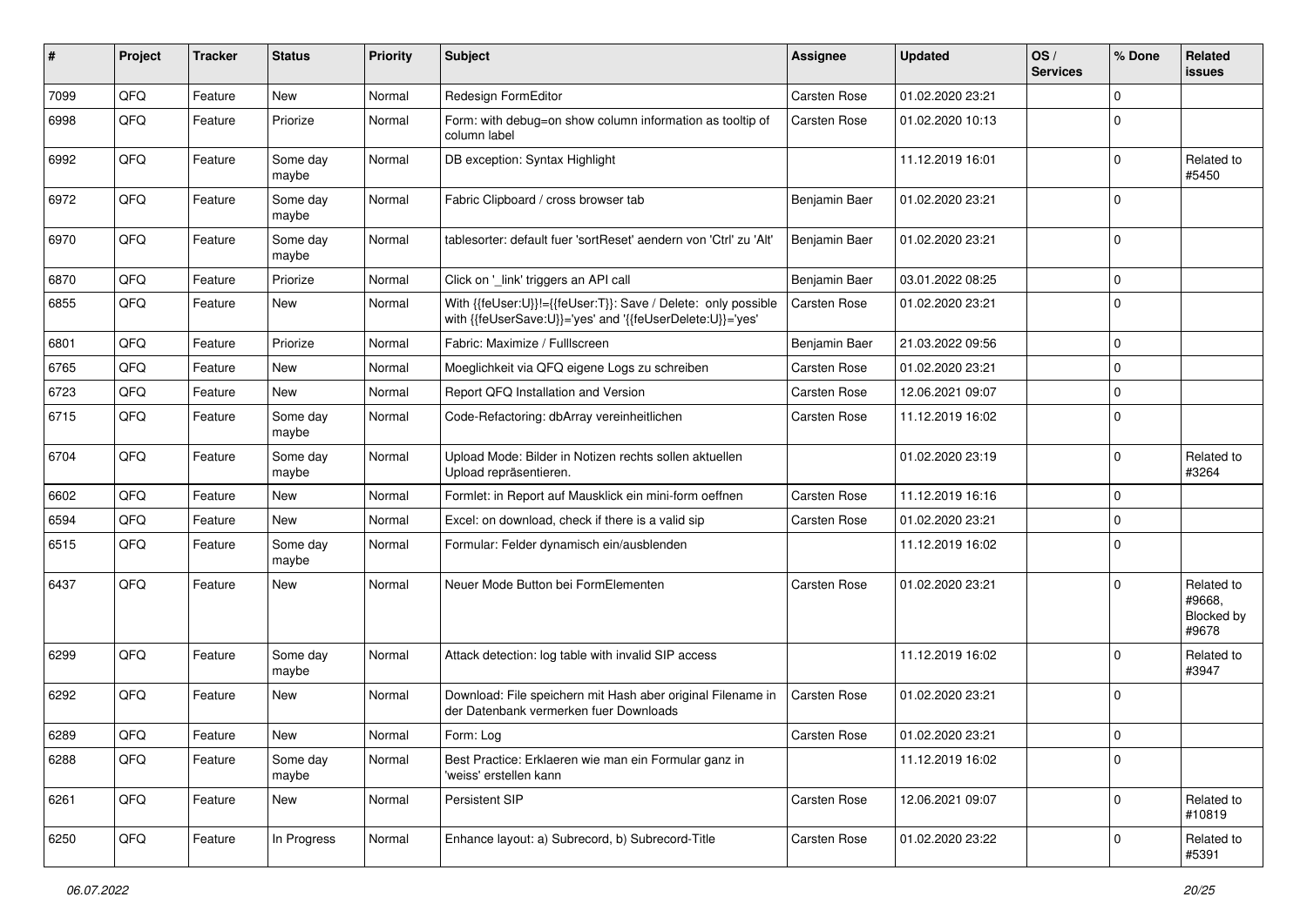| #    | Project | <b>Tracker</b> | <b>Status</b>     | <b>Priority</b> | <b>Subject</b>                                                                    | Assignee            | <b>Updated</b>   | OS/<br><b>Services</b> | % Done      | Related<br><b>issues</b>                    |
|------|---------|----------------|-------------------|-----------------|-----------------------------------------------------------------------------------|---------------------|------------------|------------------------|-------------|---------------------------------------------|
| 6224 | QFQ     | Feature        | Priorize          | Normal          | Dynamic update: fade in/out fields                                                | Benjamin Baer       | 21.03.2022 09:50 |                        | $\Omega$    |                                             |
| 6084 | QFQ     | Feature        | Some day<br>maybe | Normal          | New escape type: 'D' - convert date                                               |                     | 01.02.2020 23:19 |                        | $\Omega$    |                                             |
| 6083 | QFQ     | Feature        | Some day<br>maybe | Normal          | Dynamic Update: Value Check via SQL                                               |                     | 11.12.2019 16:02 |                        | $\Omega$    |                                             |
| 5983 | QFQ     | Feature        | Some day<br>maybe | Normal          | Form Submit (save & update): normalize date/-time FE                              | Carsten Rose        | 01.02.2020 23:19 |                        | $\Omega$    |                                             |
| 5942 | QFQ     | Feature        | Priorize          | Normal          | 'L' and 'type': append to links, generate via '_link' by using 'u:'               | <b>Carsten Rose</b> | 01.02.2020 10:13 |                        | $\Omega$    |                                             |
| 5923 | QFQ     | Feature        | Some day<br>maybe | Normal          | fillStoreSystemBySqlLate                                                          |                     | 01.02.2020 23:19 |                        | $\Omega$    |                                             |
| 5895 | QFQ     | Feature        | Some day<br>maybe | Normal          | Tutorial: List of all QFQ Features                                                |                     | 01.02.2020 23:19 |                        | $\Omega$    |                                             |
| 5894 | QFQ     | Feature        | Feedback          | Normal          | Typeahead in Report: show/hide rows dynamically                                   | Carsten Rose        | 18.02.2022 08:50 |                        | $\Omega$    | Related to<br>#5893,<br>Related to<br>#5885 |
| 5893 | QFQ     | Feature        | Some day<br>maybe | Normal          | Edit on double-click                                                              |                     | 01.02.2020 23:19 |                        | $\mathbf 0$ | Related to<br>#5894                         |
| 5892 | QFQ     | Feature        | Some day<br>maybe | Normal          | QFQ should use T3 API to manipulate FE GROUP<br>membership                        |                     | 01.02.2020 23:20 |                        | $\Omega$    |                                             |
| 5852 | QFQ     | Feature        | Some day<br>maybe | Normal          | Logging: mail.log / sql.log - im FE anzeigen und via AJAX<br>aktualisieren        | Carsten Rose        | 01.02.2020 23:19 |                        | $\Omega$    | Related to<br>#5885                         |
| 5851 | QFQ     | Feature        | Some day<br>maybe | Normal          | Queue System implementieren: MQTT, RabbitMQ                                       |                     | 01.02.2020 23:20 |                        | $\Omega$    | Related to<br>#5715                         |
| 5850 | QFQ     | Feature        | Some day<br>maybe | Normal          | Deployment: In QFQ Doc best practice fuer zeitgemaesses<br>Deployment beschreiben |                     | 01.02.2020 23:20 |                        | $\mathbf 0$ |                                             |
| 5805 | QFQ     | Feature        | Some day<br>maybe | Normal          | TypeAHead SQL value instead of key stored                                         |                     | 01.02.2020 23:19 |                        | $\Omega$    | Related to<br>#5444                         |
| 5783 | QFQ     | Feature        | Some day<br>maybe | Normal          | <b>BPMN View/Edit</b>                                                             |                     | 11.12.2019 16:02 |                        | $\mathbf 0$ |                                             |
| 5782 | QFQ     | Feature        | New               | Normal          | NextCloud API                                                                     | Carsten Rose        | 01.02.2020 10:02 |                        | $\mathbf 0$ |                                             |
| 5695 | QFQ     | Feature        | In Progress       | Normal          | Multiform                                                                         | Carsten Rose        | 02.01.2021 18:38 |                        | $\Omega$    |                                             |
| 5665 | QFQ     | Feature        | Some day<br>maybe | Normal          | Versuch das '{{!' nicht mehr noetig ist.                                          | Carsten Rose        | 01.02.2020 23:20 |                        | $\Omega$    | Related to<br>#7432.<br>Related to<br>#7434 |
| 5579 | QFQ     | Feature        | Some day<br>maybe | Normal          | Enhance Doc / Presentation: variable type 'link column type'                      | Carsten Rose        | 01.02.2020 23:19 |                        | $\Omega$    |                                             |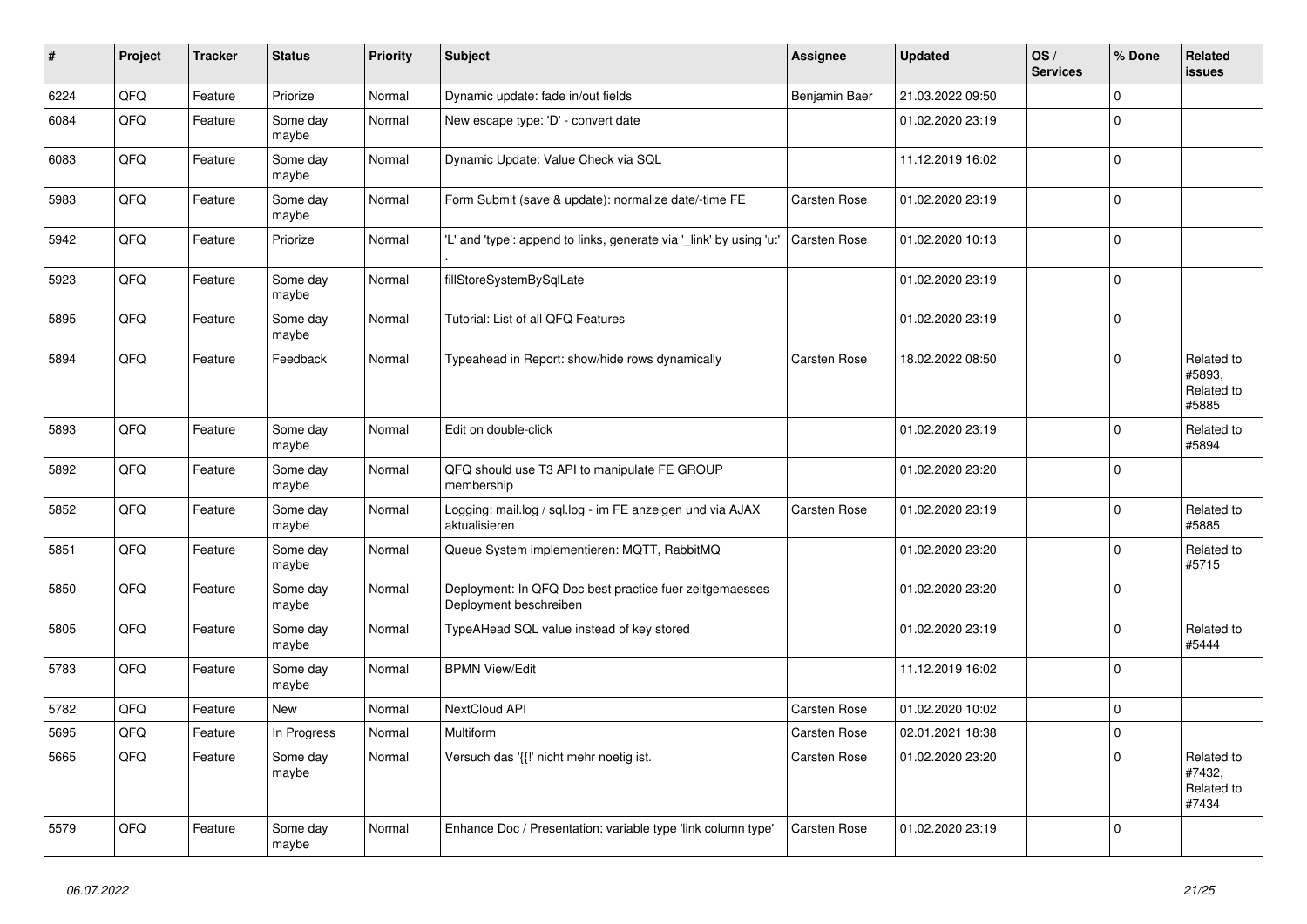| #    | Project | <b>Tracker</b> | <b>Status</b>     | <b>Priority</b> | <b>Subject</b>                                                                                     | <b>Assignee</b>     | Updated          | OS/<br><b>Services</b> | % Done       | Related<br><b>issues</b> |
|------|---------|----------------|-------------------|-----------------|----------------------------------------------------------------------------------------------------|---------------------|------------------|------------------------|--------------|--------------------------|
| 5562 | QFQ     | Feature        | Priorize          | Normal          | Drag'n'Drop fuer Uploads                                                                           | Benjamin Baer       | 21.03.2022 09:52 |                        | $\Omega$     | Related to<br>#9706      |
| 5548 | QFQ     | Feature        | Some day<br>maybe | Normal          | 801 Textfiles/Scriptfiles als Thumbnail                                                            | Carsten Rose        | 07.03.2022 16:26 |                        | $\Omega$     |                          |
| 5480 | QFQ     | Feature        | Some day<br>maybe | Normal          | QFQ: Dokumentation mit Screenshots versehen                                                        | Carsten Rose        | 01.02.2020 23:20 |                        | $\Omega$     | Related to<br>#9879      |
| 5455 | QFQ     | Feature        | Some day<br>maybe | Normal          | Mail Redirects grld abhaengig                                                                      |                     | 01.02.2020 23:20 |                        | $\Omega$     |                          |
| 5452 | QFQ     | Feature        | Some day<br>maybe | Normal          | Thumbnails from PDF: bad quality                                                                   |                     | 01.02.2020 23:20 |                        | $\Omega$     |                          |
| 5428 | QFQ     | Feature        | Some day<br>maybe | Normal          | secure thumbnail: late render on access.                                                           | <b>Carsten Rose</b> | 01.02.2020 23:20 |                        | $\Omega$     |                          |
| 5389 | QFQ     | Feature        | Some day<br>maybe | Normal          | QFQ Design: Multline label / note                                                                  | Benjamin Baer       | 01.02.2020 23:19 |                        | $\Omega$     |                          |
| 5366 | QFQ     | Feature        | Priorize          | Normal          | Saving with keyboard shortcuts                                                                     | Benjamin Baer       | 21.03.2022 09:47 |                        | $\Omega$     |                          |
| 5345 | QFQ     | Feature        | New               | Normal          | Report: UPDATE / INSERT / DELETE statements should<br>trigger subqueries, depending on the result. | Carsten Rose        | 27.05.2020 16:11 |                        | $\Omega$     |                          |
| 5342 | QFQ     | Feature        | Some day<br>maybe | Normal          | link - with HTML Attributes                                                                        |                     | 01.02.2020 23:20 |                        | $\Omega$     | Related to<br>#14077     |
| 5160 | QFQ     | Feature        | Some day<br>maybe | Normal          | QFQ collaborative / together.js, ShareJS, y-js, collaborative,                                     |                     | 11.12.2019 16:02 |                        | $\Omega$     |                          |
| 5132 | QFQ     | Feature        | Some day<br>maybe | Normal          | Error Message sendmail missing attachment: more details                                            | <b>Carsten Rose</b> | 01.02.2020 23:19 |                        | $\Omega$     |                          |
| 5131 | QFQ     | Feature        | <b>New</b>        | Normal          | Activate Spin Gear ('wait/busy' indicator) via LINK attribute                                      | <b>Carsten Rose</b> | 01.02.2020 23:21 |                        | $\Omega$     |                          |
| 5129 | QFQ     | Feature        | Some day<br>maybe | Normal          | Reports: SQL fuer x Achse und y Achse                                                              |                     | 11.12.2019 16:02 |                        | $\Omega$     |                          |
| 5024 | QFQ     | Feature        | Some day<br>maybe | Normal          | Fabric: Generate PDF with edits                                                                    | Benjamin Baer       | 01.02.2020 23:20 |                        | $\mathbf 0$  | Related to<br>#10704     |
| 4974 | QFQ     | Feature        | Some day<br>maybe | Normal          | Long polling - inform all listening clients of changes                                             |                     | 11.12.2019 16:02 |                        | $\Omega$     |                          |
| 4956 | QFQ     | Feature        | Some day<br>maybe | Normal          | Sendmail: Benutzerdefinierte Headers                                                               | Carsten Rose        | 11.12.2019 16:02 |                        | <sup>0</sup> |                          |
| 4872 | QFQ     | Feature        | Some day<br>maybe | Normal          | Fields of Typo3 page available in STORE_TYPO3                                                      | Carsten Rose        | 01.02.2020 23:19 |                        | $\Omega$     |                          |
| 4869 | QFQ     | Feature        | Some day<br>maybe | Normal          | Dynamic Update (show, hide, readonly?, required?) for<br><b>Template Group Elements</b>            | Carsten Rose        | 01.02.2020 23:19 |                        | $\Omega$     | Related to<br>#4865      |
| 4839 | QFQ     | Feature        | Some day<br>maybe | Normal          | qfq-handle in <head> Abschnitt</head>                                                              | Carsten Rose        | 11.12.2019 16:02 |                        | $\Omega$     |                          |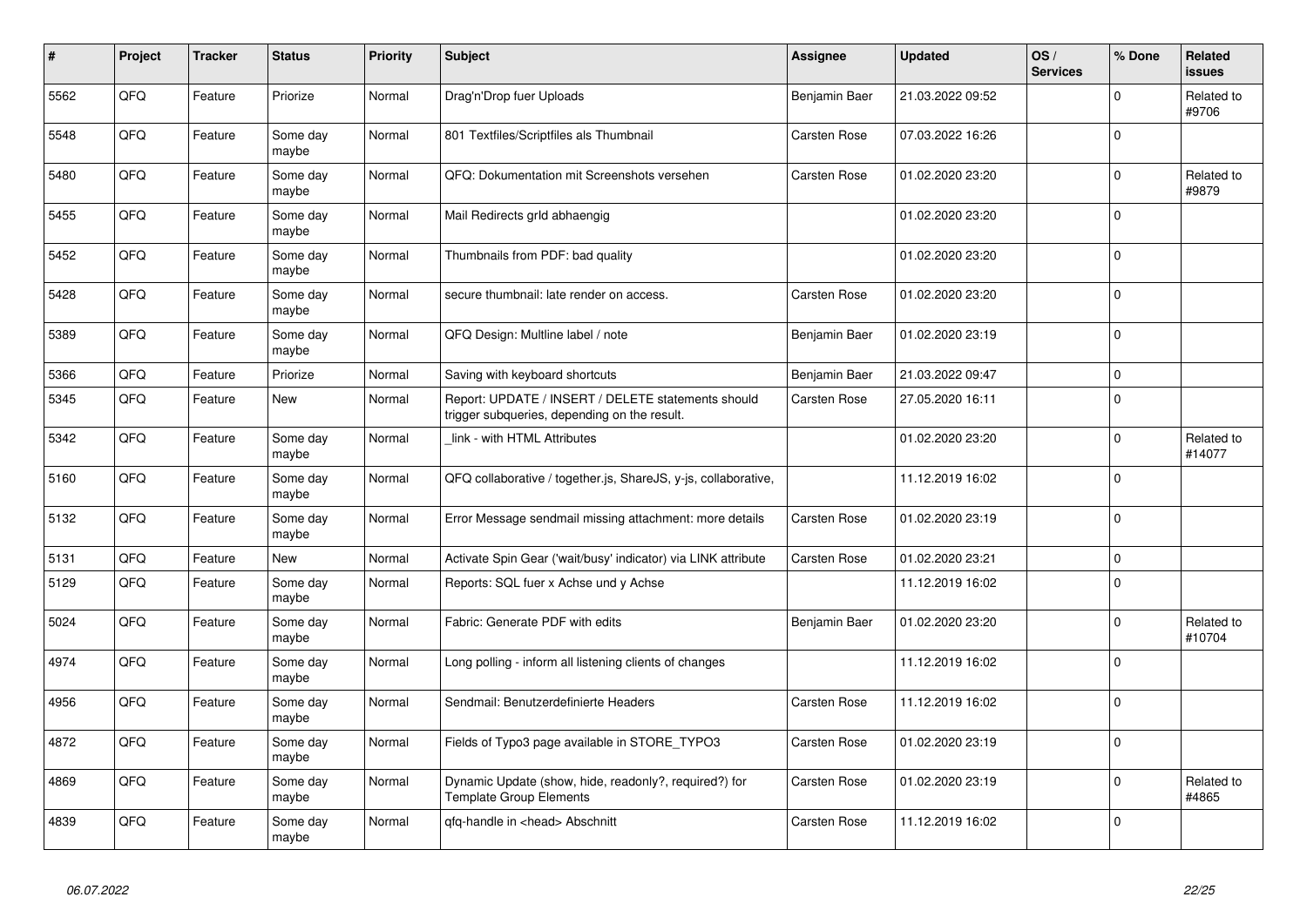| $\vert$ # | Project | <b>Tracker</b> | <b>Status</b>     | <b>Priority</b> | <b>Subject</b>                                                                                                                                                | Assignee     | <b>Updated</b>   | OS/<br><b>Services</b> | % Done         | Related<br><b>issues</b>                    |
|-----------|---------|----------------|-------------------|-----------------|---------------------------------------------------------------------------------------------------------------------------------------------------------------|--------------|------------------|------------------------|----------------|---------------------------------------------|
| 4816      | QFQ     | Feature        | Some day<br>maybe | Normal          | Templates for QFQ Reports (Tables, Radios, )                                                                                                                  |              | 01.02.2020 23:20 |                        | $\Omega$       |                                             |
| 4757      | QFQ     | Feature        | Some day<br>maybe | Normal          | Test subrecord: download links ok? Links ok?                                                                                                                  | Carsten Rose | 01.02.2020 23:20 |                        | $\mathbf 0$    |                                             |
| 4719      | QFQ     | Feature        | Some day<br>maybe | Normal          | Custom Message in Client in case of 'Browser tab close,<br>modification will be lost'                                                                         |              | 01.02.2020 23:20 |                        | $\mathbf 0$    |                                             |
| 4652      | QFQ     | Feature        | Some day<br>maybe | Normal          | UZH CD: Weiterleitung auf benutzerdefinierte 403/404 Seite                                                                                                    | Carsten Rose | 01.02.2020 23:20 |                        | $\Omega$       |                                             |
| 4650      | QFQ     | Feature        | Some day<br>maybe | Normal          | Convert html to doc/rtf                                                                                                                                       | Carsten Rose | 01.02.2020 23:20 |                        | $\Omega$       | Related to<br>#10704                        |
| 4640      | QFQ     | Feature        | Some day<br>maybe | Normal          | Rename System Forms                                                                                                                                           |              | 01.02.2020 23:20 |                        | $\Omega$       |                                             |
| 4627      | QFQ     | Feature        | Some day<br>maybe | Normal          | dbupdate: all tables - check 'create', 'modified' if it is possible<br>to change to default 'CURRENT_TIMESTAMP' and modified<br>'ON UPDATE CURRENT_TIMESTAMP' |              | 01.02.2020 23:20 |                        | $\Omega$       |                                             |
| 4626      | QFQ     | Feature        | Some day<br>maybe | Normal          | Mobile View: 'classBody=qfq-form-right' makes no sense                                                                                                        |              | 01.02.2020 23:20 |                        | $\overline{0}$ |                                             |
| 4606      | QFQ     | Feature        | Some day<br>maybe | Normal          | link: qualifier to render bootstrap button                                                                                                                    | Carsten Rose | 01.02.2020 23:19 |                        | $\Omega$       |                                             |
| 4551      | QFQ     | Feature        | Some day<br>maybe | Normal          | Set 'pills' via dynamicUpdate to show/hide/disabled                                                                                                           |              | 01.02.2020 23:20 |                        | $\Omega$       | Related to<br>#3752                         |
| 4536      | QFQ     | Feature        | Some day<br>maybe | Normal          | FE upload: problem with delete if mutliple uploads an<br>FE.name="                                                                                            |              | 01.02.2020 23:20 |                        | $\Omega$       |                                             |
| 4446      | QFQ     | Feature        | Some day<br>maybe | Normal          | New FE get same feldContainerId as last modifed FE                                                                                                            |              | 01.02.2020 23:20 |                        | $\Omega$       |                                             |
| 4445      | QFQ     | Feature        | Some day<br>maybe | Normal          | template group: Option to simulate fieldset                                                                                                                   |              | 28.06.2021 14:11 |                        | $\Omega$       |                                             |
| 4444      | QFQ     | Feature        | Some day<br>maybe | Normal          | FE.type=upload: detect mime type                                                                                                                              |              | 11.12.2019 16:02 |                        | $\Omega$       | Related to<br>#4303                         |
| 4443      | QFQ     | Feature        | Some day<br>maybe | Normal          | Form: multiple secondary tables                                                                                                                               |              | 01.02.2020 23:20 |                        | $\overline{0}$ |                                             |
| 4442      | QFQ     | Feature        | Some day<br>maybe | Normal          | Special Column Name: _link - new symbol G (Glyph) to<br>choose any available symbol                                                                           |              | 11.12.2019 16:02 |                        | $\Omega$       |                                             |
| 4440      | QFQ     | Feature        | Some day<br>maybe | Normal          | Manual.rst: explain how to. expand PHP Session to 4h                                                                                                          |              | 11.12.2019 16:02 |                        | $\overline{0}$ |                                             |
| 4439      | QFQ     | Feature        | Some day<br>maybe | Normal          | Log: report all actions fired by an FE Element, incl. the<br>original directive (slaveld, sqllnsert, )                                                        |              | 01.02.2020 23:20 |                        | $\Omega$       | Related to<br>#4432,<br>Related to<br>#5458 |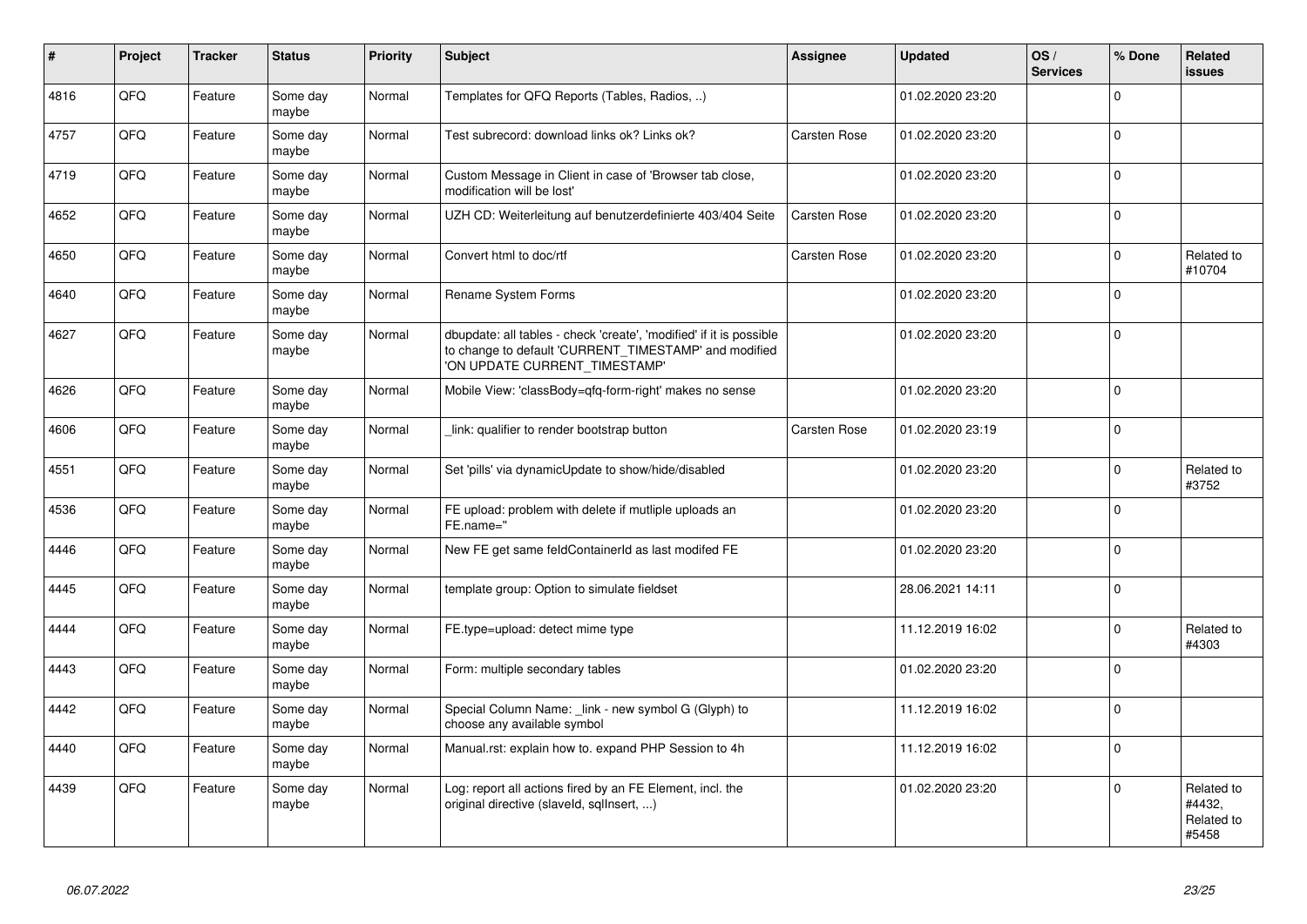| ∦    | Project | <b>Tracker</b> | <b>Status</b>     | <b>Priority</b> | <b>Subject</b>                                                                                                          | <b>Assignee</b> | <b>Updated</b>   | OS/<br><b>Services</b> | % Done      | Related<br>issues                           |
|------|---------|----------------|-------------------|-----------------|-------------------------------------------------------------------------------------------------------------------------|-----------------|------------------|------------------------|-------------|---------------------------------------------|
| 4435 | QFQ     | Feature        | Some day<br>maybe | Normal          | Report: striptags - specify allowed tags                                                                                |                 | 01.02.2020 23:20 |                        | $\Omega$    |                                             |
| 4433 | QFQ     | Feature        | Some day<br>maybe | Normal          | Log when SIP will be destroyed by QFQ for any (security)<br>reason                                                      |                 | 01.02.2020 23:20 |                        | $\Omega$    | Related to<br>#4432,<br>Related to<br>#5458 |
| 4420 | QFQ     | Feature        | Some day<br>maybe | Normal          | Client: Local Storage - store the changes of a form, local in<br>the browser.                                           | Benjamin Baer   | 11.12.2019 16:02 |                        | $\Omega$    |                                             |
| 4413 | QFQ     | Feature        | New               | Normal          | fieldset: show/hidden, modeSql, dynamicUpdate                                                                           | Carsten Rose    | 09.02.2022 15:19 |                        | $\Omega$    |                                             |
| 4365 | QFQ     | Feature        | Some day<br>maybe | Normal          | Multi Language: new way of config                                                                                       | Carsten Rose    | 01.02.2020 23:20 |                        | $\Omega$    |                                             |
| 4349 | QFQ     | Feature        | Some day<br>maybe | Normal          | link download: downloaded external URL to<br>deliver/concatenate - check mimetipe and handle it correctly               | Carsten Rose    | 11.12.2019 16:02 |                        | $\Omega$    |                                             |
| 4343 | QFQ     | Feature        | Some day<br>maybe | Normal          | Link: Classifier to add 'attributes'                                                                                    | Carsten Rose    | 01.02.2020 23:20 |                        | $\Omega$    | Related to<br>#14077                        |
| 4330 | QFQ     | Feature        | Some day<br>maybe | Normal          | Error Message: report missing {{ / }} in sqlUpdate, sqlInsert,<br>sqlDelete, sqlAfter, sqlBefore in FE action elements. | Carsten Rose    | 01.02.2020 23:20 |                        | $\Omega$    |                                             |
| 4259 | QFQ     | Feature        | Some day<br>maybe | Normal          | Instant trigger a cron job                                                                                              | Carsten Rose    | 11.12.2019 16:03 |                        | $\mathbf 0$ |                                             |
| 4250 | QFQ     | Feature        | <b>New</b>        | Normal          | AutoCron in QFQ via PHP                                                                                                 | Carsten Rose    | 01.02.2020 23:21 |                        | $\Omega$    | Related to<br>#3292,<br>Related to<br>#3291 |
| 4197 | QFQ     | Feature        | Some day<br>maybe | Normal          | Unit Test fuer JSON Stream von QuickFormQuery.php ><br>doForm()                                                         | Carsten Rose    | 11.12.2019 16:03 |                        | 0           |                                             |
| 4194 | QFQ     | Feature        | In Progress       | Normal          | Bootstrap 4 ist jetzt offiziel                                                                                          |                 | 03.05.2021 20:47 |                        | $\Omega$    | Related to<br>#10114                        |
| 4082 | QFQ     | Feature        | <b>New</b>        | Normal          | Dynamic Update: modeSql - useful default                                                                                | Carsten Rose    | 01.02.2020 23:22 |                        | $\mathbf 0$ |                                             |
| 4050 | QFQ     | Feature        | <b>New</b>        | Normal          | sql.log: 1) FormElement ID which causes a specific action,<br>2) Result in the same row.                                | Carsten Rose    | 15.04.2020 11:35 |                        | $\Omega$    | Related to<br>#5458                         |
| 4027 | QFQ     | Feature        | Some day<br>maybe | Normal          | Missing: orange 'check' / 'bullet'                                                                                      |                 | 11.12.2019 16:03 |                        | $\Omega$    |                                             |
| 4026 | QFQ     | Feature        | Some day<br>maybe | Normal          | sqlLog.sql: log number of FE.id                                                                                         | Carsten Rose    | 11.12.2019 16:03 |                        | $\Omega$    | Related to<br>#5458                         |
| 4023 | QFQ     | Feature        | New               | Normal          | prepared statements - FE action: salveld, sqlInsert,<br>sqlUpdate, sqlDelete, sqlBefore, sqlAfter                       | Carsten Rose    | 11.12.2019 16:15 |                        | 0           |                                             |
| 4018 | QFQ     | Feature        | New               | Normal          | typeahead: long query parameter / answer triggers 'Attack<br>detected' and purges current SIP storage.                  | Carsten Rose    | 29.06.2022 22:46 |                        | 0           | Related to<br>#9077                         |
| 3991 | QFQ     | Feature        | Some day<br>maybe | Normal          | report: Columnname '_skipWrap' skips 'fbeg', 'fend'                                                                     | Carsten Rose    | 11.12.2019 16:03 |                        | 0           |                                             |